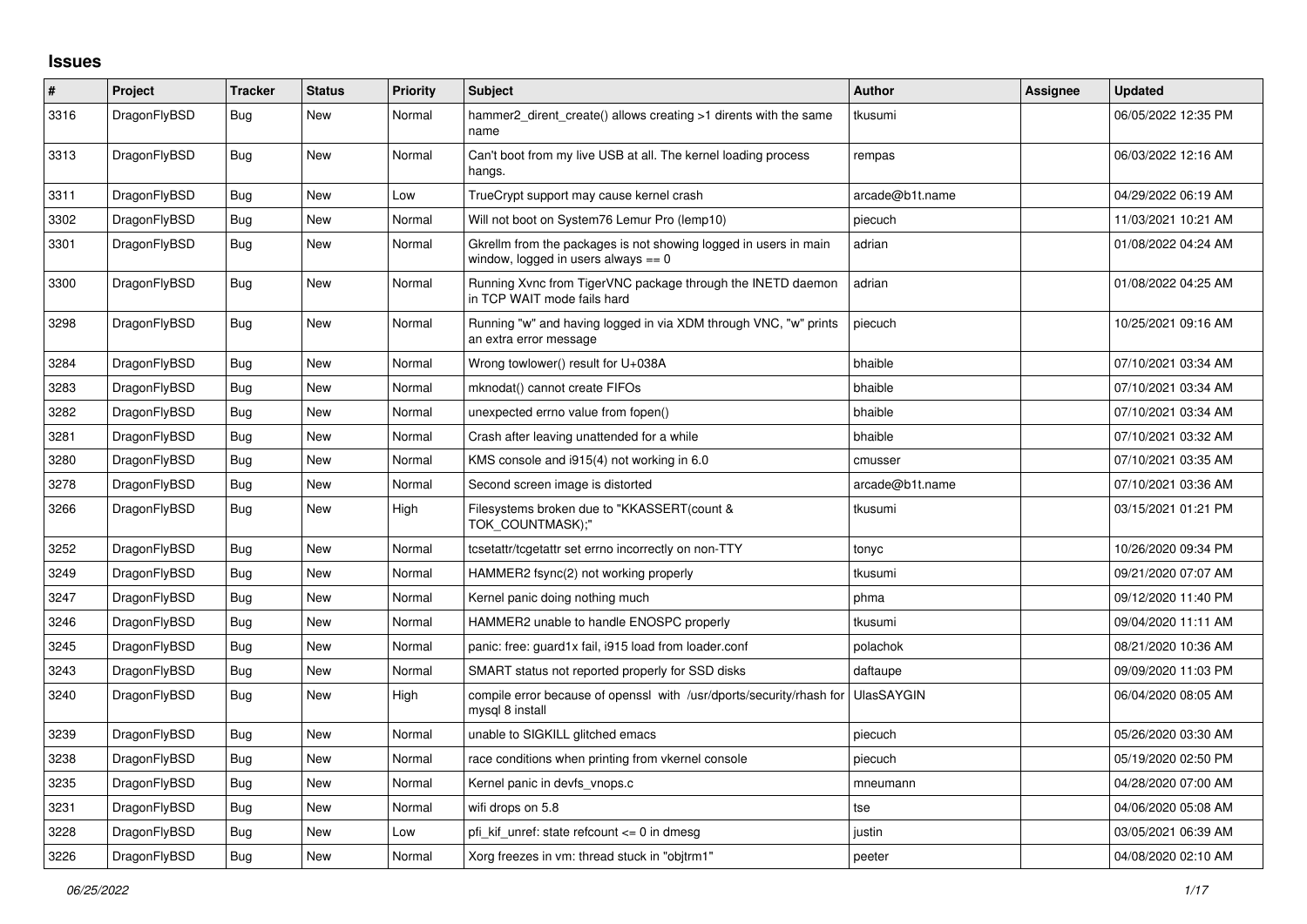| $\pmb{\#}$ | Project      | <b>Tracker</b> | <b>Status</b> | <b>Priority</b> | Subject                                                                                                                                                     | <b>Author</b>     | Assignee | <b>Updated</b>      |
|------------|--------------|----------------|---------------|-----------------|-------------------------------------------------------------------------------------------------------------------------------------------------------------|-------------------|----------|---------------------|
| 3225       | DragonFlyBSD | Bug            | <b>New</b>    | Normal          | nfsd freeze when using gemu                                                                                                                                 | tse               |          | 03/17/2020 11:52 AM |
| 3224       | DragonFlyBSD | Bug            | <b>New</b>    | Normal          | Kernel panic when trying to ping6                                                                                                                           | zhtw              |          | 03/08/2020 08:55 AM |
| 3222       | DragonFlyBSD | Bug            | New           | Normal          | gcc - undefined reference to '__atomic_load' (missing libatomic?)                                                                                           | mneumann          |          | 02/08/2020 02:45 AM |
| 3219       | DragonFlyBSD | Bug            | <b>New</b>    | Normal          | x11/xorg port can not be build                                                                                                                              | <b>UlasSAYGIN</b> |          | 03/31/2020 08:57 AM |
| 3218       | DragonFlyBSD | Bug            | <b>New</b>    | Normal          | Kernel panics are not sent to comconsole when booted over EFI                                                                                               | mqudsi            |          | 12/02/2019 08:52 PM |
| 3217       | DragonFlyBSD | Bug            | New           | Normal          | rescue tools: make install fails if rescue folder doesn't exist                                                                                             | dfbsd             |          | 11/27/2019 08:16 PM |
| 3215       | DragonFlyBSD | Bug            | <b>New</b>    | Normal          | Hang in tcdrain(3) after write(3)                                                                                                                           | noloader          |          | 11/25/2019 03:08 PM |
| 3209       | DragonFlyBSD | Bug            | <b>New</b>    | Normal          | svc has some minor bugs                                                                                                                                     | arcade@b1t.name   |          | 10/24/2019 09:08 AM |
| 3208       | DragonFlyBSD | Bug            | <b>New</b>    | Normal          | Crash related to nfsd                                                                                                                                       | tse               |          | 06/11/2020 05:52 AM |
| 3199       | DragonFlyBSD | Bug            | <b>New</b>    | Normal          | PFS label not found panic                                                                                                                                   | tse               |          | 08/21/2019 03:51 AM |
| 3197       | DragonFlyBSD | Bug            | <b>New</b>    | Normal          | DragonFly upgrades                                                                                                                                          | tse               |          | 04/18/2020 04:18 PM |
| 3196       | DragonFlyBSD | Bug            | <b>New</b>    | Normal          | test issue after redmine upgrade (2)                                                                                                                        | tuxillo           |          | 07/05/2019 04:33 AM |
| 3194       | DragonFlyBSD | Bug            | New           | High            | Hammer kernel crash on mirror-stream of PFS after upgrade<br>(assertion "cursor->flags &<br>HAMMER_CURSOR_ITERATE_CHECK" failed in<br>hammer btree iterate) | Anonymous         |          | 06/29/2019 01:32 PM |
| 3189       | DragonFlyBSD | Bug            | <b>New</b>    | Normal          | Allow DragonFly Mail Agent to accept an alternate config via<br>command line switch                                                                         | iang              |          | 08/16/2021 12:42 AM |
| 3184       | DragonFlyBSD | <b>Bug</b>     | <b>New</b>    | Normal          | tsleep(9) return value when PCATCH specified                                                                                                                | tkusumi           |          | 04/03/2019 06:49 AM |
| 3170       | DragonFlyBSD | Bug            | <b>New</b>    | Normal          | repeatable nfsd crash                                                                                                                                       | tse               |          | 06/11/2020 05:52 AM |
| 3165       | DragonFlyBSD | Bug            | <b>New</b>    | Normal          | Looping at boot time                                                                                                                                        | gop               |          | 12/28/2018 01:04 PM |
| 3157       | DragonFlyBSD | Bug            | New           | Normal          | TP-Link UE300 not working in 5.2-RELEASE                                                                                                                    | tuxillo           |          | 11/15/2018 02:08 PM |
| 3143       | DragonFlyBSD | Bug            | <b>New</b>    | Normal          | assertion "0" failed in hammer2_inode_xop_chain_sync                                                                                                        | cbin              |          | 07/18/2018 12:50 PM |
| 3141       | DragonFlyBSD | Bug            | <b>New</b>    | Normal          | dhclient blocks boot process                                                                                                                                | rowo              |          | 12/16/2018 11:01 AM |
| 3139       | DragonFlyBSD | Bug            | <b>New</b>    | Normal          | USB Mouse Does Not Work in DragonflyBSD guest on VirtualBox                                                                                                 | chiguy1256        |          | 06/24/2018 10:14 PM |
| 3134       | DragonFlyBSD | Bug            | <b>New</b>    | Normal          | RFC 3021 (/31 networks) appear to be unsupported                                                                                                            | jailbird          |          | 05/16/2018 11:03 PM |
| 3132       | DragonFlyBSD | Bug            | New           | Low             | unifdef mined                                                                                                                                               | bcallah           |          | 04/26/2018 08:34 PM |
| 3129       | DragonFlyBSD | Bug            | <b>New</b>    | High            | Kernel panic with 5.2.0 on A2SDi-4C-HLN4F                                                                                                                   | stateless         |          | 04/24/2018 12:50 AM |
| 3124       | DragonFlyBSD | Bug            | New           | High            | DragonFlyBSD 5.0.2 with Hammer2 with UEFI install doesn't boot                                                                                              | wiesl             |          | 06/18/2019 05:07 AM |
| 3120       | DragonFlyBSD | <b>Bug</b>     | New           | Normal          | Intel AC 8260 firmware does not load                                                                                                                        | Vintodrimmer      |          | 08/28/2018 03:30 AM |
| 3117       | DragonFlyBSD | Bug            | New           | Normal          | Problem with colours if "intel" video-driver used                                                                                                           | dpostolov         |          | 01/07/2018 11:35 PM |
| 3116       | DragonFlyBSD | <b>Bug</b>     | New           | Normal          | da0 detects on very big volume if to _remove_usb install stick and<br>reboot on Intel NUC5PPYH                                                              | dpostolov         |          | 01/07/2018 09:40 PM |
| 3110       | DragonFlyBSD | Bug            | New           | Normal          | crash with ipfw3 under load                                                                                                                                 | bnegre82          |          | 12/09/2017 06:22 AM |
| 3107       | DragonFlyBSD | <b>Bug</b>     | New           | Low             | ACPI interrupt storm when loading i915 on Lenovo T460                                                                                                       | oyvinht           |          | 07/15/2020 07:01 AM |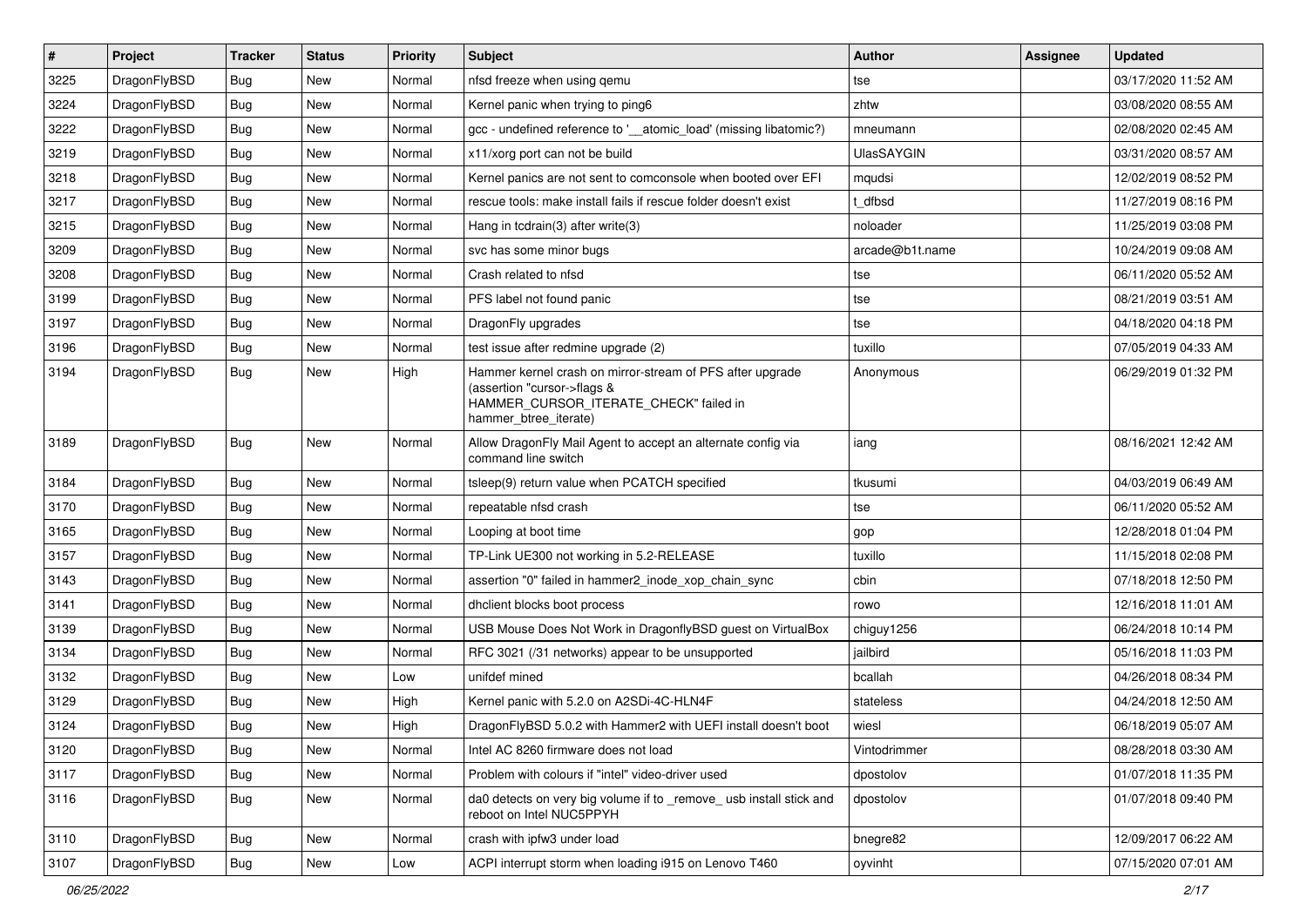| $\pmb{\#}$ | <b>Project</b> | <b>Tracker</b> | <b>Status</b> | <b>Priority</b> | <b>Subject</b>                                                                                            | <b>Author</b>          | Assignee | <b>Updated</b>      |
|------------|----------------|----------------|---------------|-----------------|-----------------------------------------------------------------------------------------------------------|------------------------|----------|---------------------|
| 3101       | DragonFlyBSD   | <b>Bug</b>     | <b>New</b>    | Low             | PFI CGI install not working in dragonflybsd 5.0.1 USB install                                             | bnegre82               |          | 05/11/2021 04:14 AM |
| 3076       | DragonFlyBSD   | <b>Bug</b>     | <b>New</b>    | Normal          | sys/dev/netif/ig hal/e1000 ich8lan.c:1594: sanity checking mixup?                                         | dcb                    |          | 10/11/2017 01:58 AM |
| 3052       | DragonFlyBSD   | Bug            | New           | Normal          | panic DragonFly v4.8.1-RELEASE by mounting a malformed NTFS<br>image [64.000]                             | open.source@ribose.com |          | 08/14/2017 03:22 AM |
| 3051       | DragonFlyBSD   | Bug            | New           | Normal          | panic DragonFly v4.8.1-RELEASE by mounting a malformed NTFS<br>image [12.000]                             | open.source@ribose.com |          | 08/14/2017 03:20 AM |
| 3049       | DragonFlyBSD   | Bug            | New           | Normal          | panic DragonFly v4.8.1-RELEASE by mounting a malformed<br>msdosfs image [12.128]                          | open.source@ribose.com |          | 08/14/2017 02:53 AM |
| 3047       | DragonFlyBSD   | Bug            | <b>New</b>    | Normal          | <b>HAMMER</b> critical write error                                                                        | samuel                 |          | 06/19/2019 09:50 AM |
| 3036       | DragonFlyBSD   | <b>Bug</b>     | <b>New</b>    | Normal          | panic in icmp redirect start() ASSERT IN NETISR(0)                                                        | tautolog               |          | 05/11/2017 07:27 PM |
| 3035       | DragonFlyBSD   | <b>Bug</b>     | <b>New</b>    | Normal          | panic: assertion "cpu $>= 0$ && cpu < ncpus" failed in netisr cpuport<br>at /usr/src/sys/net/netisr2.h:87 | masu                   |          | 05/11/2017 01:24 AM |
| 3029       | DragonFlyBSD   | <b>Bug</b>     | <b>New</b>    | Normal          | Running DflyBSD 4.8 on FreeBSD bhyve as a guest                                                           | iron                   |          | 05/13/2022 04:33 AM |
| 3025       | DragonFlyBSD   | Bug            | <b>New</b>    | Normal          | sys/dev/powermng/powernow/powernow.c:284: bad comparison ?                                                | dcb                    |          | 09/23/2017 07:45 AM |
| 3024       | DragonFlyBSD   | Bug            | <b>New</b>    | Low             | sys/dev/netif/wi/if_wi.c:1090]: (style) Redundant condition                                               | dcb                    |          | 04/11/2017 11:56 AM |
| 3022       | DragonFlyBSD   | Bug            | <b>New</b>    | Normal          | sys/dev/netif/ath/ath/if_ath.c:2142: strange bitmask?                                                     | dcb                    |          | 04/11/2017 11:49 AM |
| 3018       | DragonFlyBSD   | Bug            | <b>New</b>    | Normal          | sys/bus/u4b/wlan/if run.c:5464]: (style) Redundant condition                                              | dcb                    |          | 04/11/2017 11:26 AM |
| 3006       | DragonFlyBSD   | Bug            | New           | Normal          | boot Ocfg: panic in kern udev.c in function udev dict set cstr when<br>installing in VirtualBox           | MichiGreat             |          | 04/01/2017 02:22 PM |
| 2994       | DragonFlyBSD   | <b>Bug</b>     | <b>New</b>    | Normal          | Intermittent boot hangs after git: hammer - HAMMER Version 7                                              | davshao                |          | 03/30/2017 02:06 PM |
| 2972       | DragonFlyBSD   | <b>Bug</b>     | <b>New</b>    | Normal          | ipfw3 "deny to me" does not work correctly                                                                | mneumann               |          | 12/27/2016 12:11 PM |
| 2970       | DragonFlyBSD   | <b>Bug</b>     | <b>New</b>    | Normal          | kernel 4.7: "Is -I" causes panic on UDF filesystem: "bgetvp -<br>overlapping buffer"                      | peeter                 |          | 12/21/2016 02:46 AM |
| 2936       | DragonFlyBSD   | <b>Bug</b>     | <b>New</b>    | Normal          | loader.efi crashes while loading kernel                                                                   | spaceille              |          | 08/20/2016 06:17 AM |
| 2931       | DragonFlyBSD   | <b>Bug</b>     | <b>New</b>    | Low             | 'gdb' of 'vkernel' unable to print backtrace                                                              | tofergus               |          | 07/26/2016 01:51 PM |
| 2930       | DragonFlyBSD   | Bug            | New           | High            | 'objcache' causes panic during 'nfs readdir'                                                              | tofergus               |          | 07/26/2016 01:09 PM |
| 2924       | DragonFlyBSD   | <b>Bug</b>     | New           | Normal          | cat -v fails to tag characters in extended table with M- prefix with<br>some locales                      | sevan                  |          | 07/11/2016 07:18 AM |
| 2917       | DragonFlyBSD   | Bug            | New           | Normal          | da8: reading primary partition table: error accessing offset<br>000000000000 for 512                      | liweitianux            |          | 05/11/2021 08:43 PM |
| 2915       | DragonFlyBSD   | <b>Bug</b>     | <b>New</b>    | High            | Hammer mirror-copy problem                                                                                | t dfbsd                |          | 08/25/2016 05:28 AM |
| 2898       | DragonFlyBSD   | Bug            | New           | Normal          | <b>HAMMER</b> panic                                                                                       | pavalos                |          | 11/03/2018 07:05 AM |
| 2892       | DragonFlyBSD   | Bug            | <b>New</b>    | Normal          | swap_pager:indefinite wait bufferf error                                                                  | lhmwzy                 |          | 02/21/2016 10:32 PM |
| 2891       | DragonFlyBSD   | Bug            | New           | Normal          | Kernel panic in IEEE802.11 related code                                                                   | shamaz                 |          | 05/29/2016 05:49 PM |
| 2890       | DragonFlyBSD   | Bug            | <b>New</b>    | Normal          | not able to boot usb installer on Toshiba Chromebook 2                                                    | johnnywhishbone        |          | 02/22/2016 03:42 AM |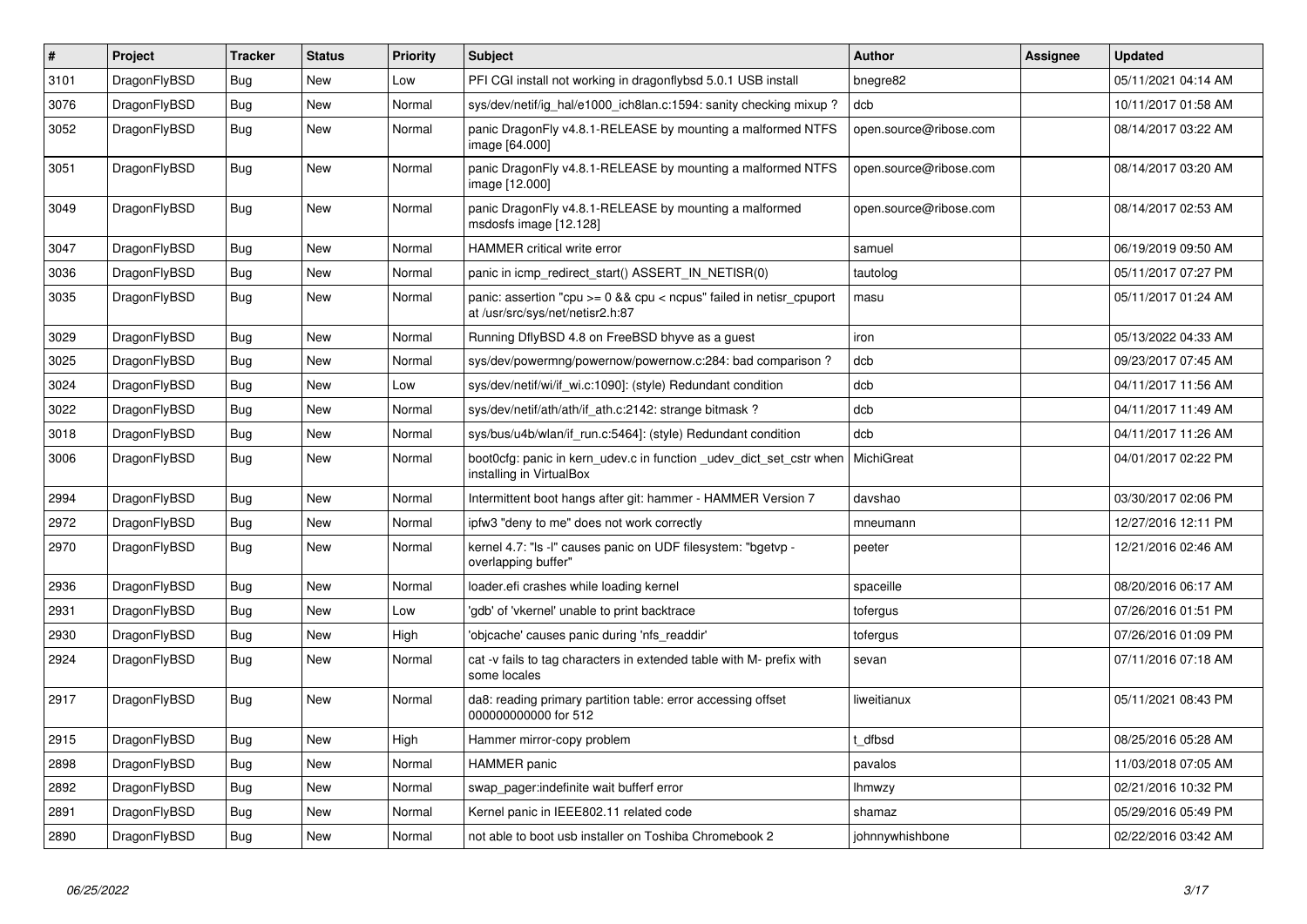| $\#$ | Project      | <b>Tracker</b> | <b>Status</b> | <b>Priority</b> | Subject                                                                                                              | Author           | Assignee | <b>Updated</b>      |
|------|--------------|----------------|---------------|-----------------|----------------------------------------------------------------------------------------------------------------------|------------------|----------|---------------------|
| 2887 | DragonFlyBSD | Bug            | New           | Low             | Missing extattr_namespace_to_string and<br>extattr_string_to_namespace functions                                     | rubenk           |          | 02/06/2016 05:09 AM |
| 2886 | DragonFlyBSD | <b>Bug</b>     | New           | Normal          | dragonfly mail agent: sending a testmail causes high system load                                                     | worf             |          | 02/05/2016 05:53 AM |
| 2882 | DragonFlyBSD | <b>Bug</b>     | New           | Low             | bridge sends packets from individual interfaces                                                                      | arcade@b1t.name  |          | 01/09/2016 12:43 PM |
| 2881 | DragonFlyBSD | <b>Bug</b>     | New           | Normal          | Pulseaudio hangs/resets system when starting X11                                                                     | mneumann         |          | 01/09/2016 03:08 AM |
| 2878 | DragonFlyBSD | <b>Bug</b>     | <b>New</b>    | Low             | [fix] CCVER problem when using clang and cpu extensions<br>(intrinsics)                                              | arcade@b1t.name  |          | 06/24/2016 04:25 AM |
| 2877 | DragonFlyBSD | Bug            | New           | Low             | sed fails when working with UTF-8 locale and non-UTF symbols                                                         | arcade@b1t.name  |          | 12/30/2015 11:20 AM |
| 2874 | DragonFlyBSD | <b>Bug</b>     | New           | Normal          | make world DESTDIR=/emptydir fails                                                                                   | pascii           |          | 12/25/2015 07:04 AM |
| 2863 | DragonFlyBSD | <b>Bug</b>     | <b>New</b>    | Normal          | HAMMER synch tid is zero                                                                                             | shamaz           |          | 12/12/2015 11:24 PM |
| 2859 | DragonFlyBSD | <b>Bug</b>     | New           | Low             | Installer configuration menu always highlights "Select timezone", no<br>matter which step was last completed.        | cgag             |          | 12/02/2015 01:54 PM |
| 2858 | DragonFlyBSD | <b>Bug</b>     | <b>New</b>    | Low             | Installer "Local or UTC" question should have "No" selected by<br>default.                                           | cgag             |          | 12/02/2015 01:18 PM |
| 2857 | DragonFlyBSD | <b>Bug</b>     | <b>New</b>    | Normal          | hammer stalls via bitcoin-qt                                                                                         | tkusumi          |          | 11/30/2015 06:52 AM |
| 2852 | DragonFlyBSD | <b>Bug</b>     | <b>New</b>    | Normal          | Hammer File System - hangs on undo during system boot / mount -<br>will not recover on DragonFlyBSD newer than 3.6.0 | abale            |          | 05/11/2021 04:07 AM |
| 2840 | DragonFlyBSD | <b>Bug</b>     | New           | Normal          | wrong voltage is reported                                                                                            | yellowrabbit2010 |          | 09/11/2015 06:09 PM |
| 2835 | DragonFlyBSD | <b>Bug</b>     | <b>New</b>    | Normal          | /usr/include/c++/5.0/bits/c++locale.h likes<br>POSIX_C_SOURCE>=200809                                                | davshao          |          | 11/18/2015 03:40 AM |
| 2820 | DragonFlyBSD | <b>Bug</b>     | <b>New</b>    | Normal          | TP-Link USB Wi-Fi adapter cannot be reattached to the system                                                         | shamaz           |          | 05/22/2015 09:45 PM |
| 2816 | DragonFlyBSD | <b>Bug</b>     | New           | Normal          | A multitasking process being debugged can get stuck                                                                  | phma             |          | 05/19/2015 03:57 AM |
| 2812 | DragonFlyBSD | <b>Bug</b>     | New           | Normal          | Panic on Intel DE3815TYKHE                                                                                           | tmorp            |          | 05/14/2015 03:14 PM |
| 2809 | DragonFlyBSD | <b>Bug</b>     | <b>New</b>    | Normal          | hammer mirror-stream                                                                                                 | masu             |          | 04/10/2015 12:33 AM |
| 2808 | DragonFlyBSD | <b>Bug</b>     | New           | Normal          | X freeze by switching between X and VT - results in black screen                                                     | lukesky333       |          | 05/11/2021 03:55 AM |
| 2806 | DragonFlyBSD | Bug            | <b>New</b>    | Normal          | failed to configure a link-local address on ath0 (errno = 22)                                                        | Chingyuan        |          | 05/25/2021 01:00 AM |
| 2803 | DragonFlyBSD | <b>Bug</b>     | New           | Normal          | HAMMER: Warning: UNDO area too small!                                                                                | ftigeot          |          | 03/11/2015 03:42 PM |
| 2802 | DragonFlyBSD | Bug            | New           | Normal          | USB Wifi urtwn0 crash from cd boot                                                                                   | opvalues         |          | 03/10/2015 01:07 AM |
| 2799 | DragonFlyBSD | Bug            | New           | Normal          | Fatal trap 12 caused by moused(8) -p /dev/cual0                                                                      | opvalues         |          | 03/04/2015 11:01 PM |
| 2788 | DragonFlyBSD | Bug            | <b>New</b>    | Normal          | ioctl GSLICEINFO: Not working for vnode slice                                                                        | mneumann         |          | 02/12/2015 07:49 AM |
| 2738 | DragonFlyBSD | <b>Bug</b>     | New           | Normal          | Hammer: Strange behavior when trying to recover old version of<br>moved file                                         | roland           |          | 11/20/2014 08:02 AM |
| 2736 | DragonFlyBSD | <b>Bug</b>     | <b>New</b>    | High            | kernel panics on acpi_timer_probe function                                                                           | cnb              |          | 05/11/2021 03:55 AM |
| 2735 | DragonFlyBSD | Bug            | <b>New</b>    | Urgent          | iwn panics SYSSASSERT                                                                                                | cnb              |          | 05/11/2021 03:55 AM |
| 2712 | DragonFlyBSD | <b>Bug</b>     | New           | Normal          | connect(2) returns EINVAL when retrying after ECONNREFUSED                                                           | jorisgio         |          | 08/14/2014 05:31 PM |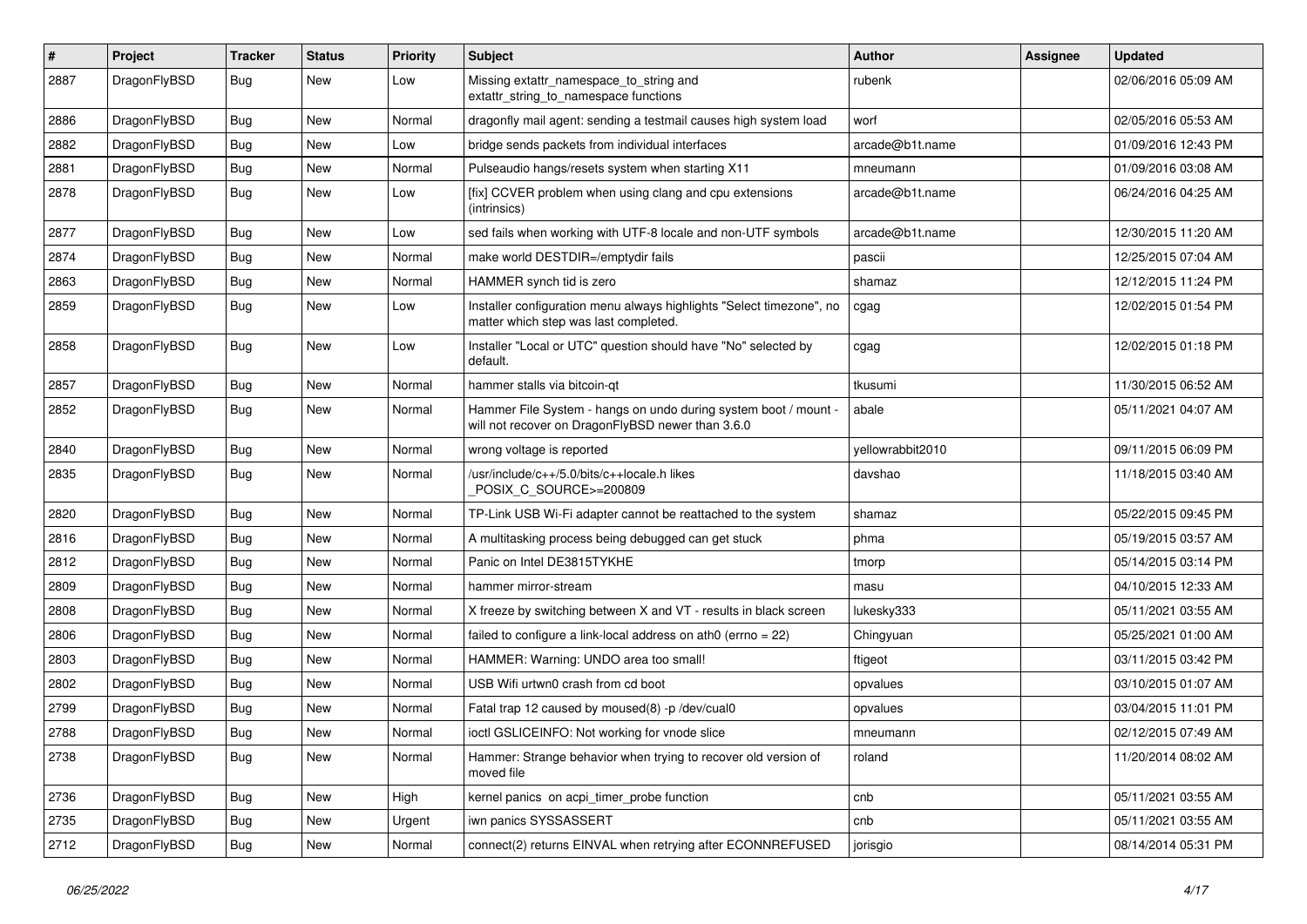| #    | Project      | <b>Tracker</b> | <b>Status</b> | <b>Priority</b> | Subject                                                                                                  | Author            | Assignee | <b>Updated</b>      |
|------|--------------|----------------|---------------|-----------------|----------------------------------------------------------------------------------------------------------|-------------------|----------|---------------------|
| 2708 | DragonFlyBSD | Bug            | <b>New</b>    | Normal          | unable to send TCP nor UDP on age(4) interface                                                           | dermiste          |          | 05/11/2021 03:54 AM |
| 2688 | DragonFlyBSD | <b>Bug</b>     | <b>New</b>    | Normal          | 67613368bdda7 Fix wrong checks for U4B presence Asrock Z77M<br>difficulty detecting USB keyboard         | davshao           |          | 06/28/2014 07:08 PM |
| 2687 | DragonFlyBSD | Bug            | New           | Normal          | natacontrol software RAID in installer                                                                   | csmelosky         |          | 06/22/2014 12:03 PM |
| 2680 | DragonFlyBSD | Bug            | New           | Low             | boot0cfg update makes box unbootable                                                                     | herrgard          |          | 06/10/2014 06:02 AM |
| 2675 | DragonFlyBSD | Bug            | <b>New</b>    | Low             | Ultimate N WiFi Link 5300 get iwn_intr: fatal firmware error on 5GHz                                     | revuwa            |          | 05/11/2021 04:07 AM |
| 2674 | DragonFlyBSD | Bug            | <b>New</b>    | Normal          | <b>GPT Support</b>                                                                                       | ftigeot           |          | 12/28/2015 02:54 PM |
| 2657 | DragonFlyBSD | <b>Bug</b>     | <b>New</b>    | High            | Needs acl to migrate our servers                                                                         | ferney            |          | 03/31/2014 11:37 AM |
| 2652 | DragonFlyBSD | <b>Bug</b>     | New           | Normal          | 189a0ff3761b47  ix: Implement MSI-X support locks up Lenovo<br>S10 Intel Atom n270                       | davshao           |          | 05/14/2014 01:55 AM |
| 2647 | DragonFlyBSD | Bug            | <b>New</b>    | Normal          | HAMMER panic on 3.6.0                                                                                    | tuxillo           |          | 05/11/2021 03:54 AM |
| 2645 | DragonFlyBSD | <b>Bug</b>     | New           | Normal          | panic with dsched fq and ioprio                                                                          | jyoung15          |          | 02/20/2014 07:29 AM |
| 2641 | DragonFlyBSD | <b>Bug</b>     | New           | Normal          | Panic when loading natapci as module                                                                     | tuxillo           |          | 05/11/2021 03:54 AM |
| 2630 | DragonFlyBSD | <b>Bug</b>     | <b>New</b>    | Normal          | Bring in latest iconv fixes from FreeBSD10 as well as csmapper<br>updates                                | tuxillo           |          | 05/11/2021 03:54 AM |
| 2629 | DragonFlyBSD | <b>Bug</b>     | <b>New</b>    | Normal          | Replace gcc44 with llvm34, clang34, and libc++                                                           | tuxillo           |          | 06/02/2014 02:30 PM |
| 2626 | DragonFlyBSD | <b>Bug</b>     | New           | Normal          | iwn driver drops with error: "firmware error 'iwn intr: fatal firmware<br>error"                         | rodyaj            |          | 01/09/2014 05:50 AM |
| 2622 | DragonFlyBSD | Bug            | <b>New</b>    | Normal          | VAIO FIT15E fn keys support                                                                              | nonsolosoft       |          | 12/31/2013 01:31 AM |
| 2621 | DragonFlyBSD | <b>Bug</b>     | New           | Normal          | core dump using cdrom                                                                                    | nonsolosoft       |          | 12/27/2013 12:43 AM |
| 2620 | DragonFlyBSD | <b>Bug</b>     | New           | Normal          | moused problem                                                                                           | FilippoMo         |          | 12/20/2013 10:32 AM |
| 2619 | DragonFlyBSD | <b>Bug</b>     | <b>New</b>    | Normal          | DragonFly 3.6 can't be installed on a 6TB volume                                                         | ftigeot           |          | 02/23/2014 11:55 PM |
| 2618 | DragonFlyBSD | Bug            | New           | Normal          | mouse problem on RELEASE-3_6_0                                                                           | FilippoMo         |          | 12/20/2013 03:26 AM |
| 2611 | DragonFlyBSD | <b>Bug</b>     | <b>New</b>    | Normal          | Change in IP address results in network not working                                                      | phma              |          | 12/05/2013 07:55 PM |
| 2609 | DragonFlyBSD | <b>Bug</b>     | New           | Normal          | master: panic: assertion<br>"LWKT_TOKEN_HELD_ANY(vm_object_token(object))" failed in<br>swp_pager_lookup | thomas.nikolajsen |          | 11/28/2013 11:36 AM |
| 2604 | DragonFlyBSD | Bug            | <b>New</b>    | Normal          | dell laptop does not boot with LATEST                                                                    | isenmann          |          | 11/20/2013 02:07 AM |
| 2598 | DragonFlyBSD | <b>Bug</b>     | New           | Normal          | i386 via USB Booting                                                                                     | mbzadegan         |          | 10/21/2013 02:28 AM |
| 2595 | DragonFlyBSD | Bug            | <b>New</b>    | Normal          | DragonFly 3.4.3 crashes on SUN Blade X6250 with Qlogic ISP 2432 Turvamies<br>FC card                     |                   |          | 10/07/2013 11:53 AM |
| 2587 | DragonFlyBSD | <b>Bug</b>     | New           | Normal          | SATA DVD writer not detected by DragonFly                                                                | srussell          |          | 09/04/2020 08:55 AM |
| 2586 | DragonFlyBSD | Bug            | <b>New</b>    | Normal          | pf: "modulate" state seems problematic                                                                   | srussell          |          | 09/25/2013 07:36 PM |
| 2569 | DragonFlyBSD | Bug            | <b>New</b>    | Normal          | ctime NFS                                                                                                | ferney            |          | 08/11/2013 04:35 AM |
| 2568 | DragonFlyBSD | <b>Bug</b>     | New           | Normal          | AHCI panic                                                                                               | josepht           |          | 06/07/2013 05:52 PM |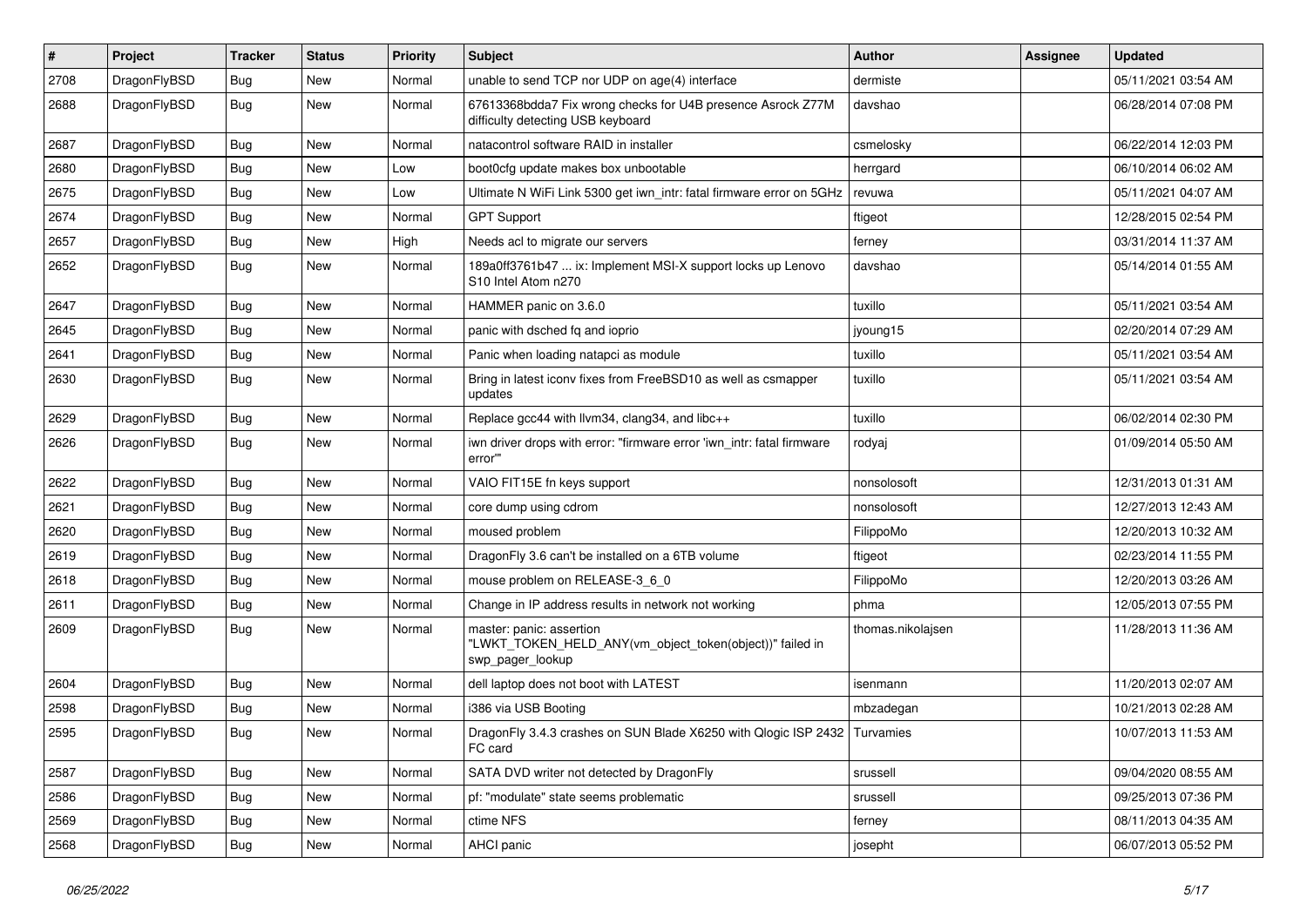| $\vert$ # | Project      | <b>Tracker</b> | <b>Status</b> | <b>Priority</b> | Subject                                                                                                                      | Author            | Assignee | <b>Updated</b>      |
|-----------|--------------|----------------|---------------|-----------------|------------------------------------------------------------------------------------------------------------------------------|-------------------|----------|---------------------|
| 2565      | DragonFlyBSD | <b>Bug</b>     | New           | Normal          | "ifconfig ix0 up" panic                                                                                                      | ltpig402a         |          | 06/03/2013 05:46 AM |
| 2557      | DragonFlyBSD | Bug            | New           | Normal          | stock 3.4.1 kernel halts during booting if dm and dm_target_crypt<br>are loaded and RAID controller is present               | phma              |          | 05/12/2013 10:38 PM |
| 2552      | DragonFlyBSD | Bug            | New           | Low             | hammer recovery should indicate progress                                                                                     | phma              |          | 05/03/2013 12:13 AM |
| 2547      | DragonFlyBSD | Bug            | <b>New</b>    | High            | crashed while doing a dry run of pkg_rolling-replace                                                                         | phma              |          | 04/18/2013 10:40 PM |
| 2544      | DragonFlyBSD | <b>Bug</b>     | New           | Normal          | live DVD system boot (menu option 1) caused db> prompt on<br>PE1950                                                          | estrabd           |          | 05/11/2021 03:54 AM |
| 2535      | DragonFlyBSD | Bug            | <b>New</b>    | Normal          | Imap processes apparentlt blocked on disk I/O                                                                                | ftigeot           |          | 04/02/2013 09:31 AM |
| 2531      | DragonFlyBSD | <b>Bug</b>     | <b>New</b>    | Normal          | camcontrol fails to disable APM                                                                                              | m.lombardi85      |          | 03/23/2013 12:28 PM |
| 2529      | DragonFlyBSD | Bug            | New           | Low             | Sundance network adapter is not detected and attached                                                                        | kworr             |          | 03/25/2013 02:29 AM |
| 2526      | DragonFlyBSD | <b>Bug</b>     | <b>New</b>    | Normal          | hammer cleanup doesn't run on first day of DST                                                                               | pavalos           |          | 10/18/2016 05:28 PM |
| 2520      | DragonFlyBSD | <b>Bug</b>     | New           | Normal          | panic: assertion "IS_SERIALIZED((ifp->if_serializer))" failed in<br>if default serialize assert at /usr/src/sys/net/if.c:437 | ano               |          | 03/09/2013 12:14 AM |
| 2509      | DragonFlyBSD | Bug            | New           | Normal          | Redefinition of DIRBLKSIZ in restore(8)                                                                                      | swildner          |          | 06/04/2022 04:40 AM |
| 2498      | DragonFlyBSD | Bug            | New           | Normal          | DFBSD v3.2.2-RELEASE - LIST_FIRST(&bp->b_dep) == NULL"<br>failed in vfs vmio release                                         | tuxillo           |          | 05/31/2022 04:09 PM |
| 2495      | DragonFlyBSD | Bug            | <b>New</b>    | High            | DFBSD v3.3.0.960.g553fe7 - ocnt != 0" failed in<br>prop_object_release                                                       | tuxillo           |          | 05/31/2022 04:08 PM |
| 2493      | DragonFlyBSD | Bug            | New           | Normal          | vidcontrol: invalid video mode name                                                                                          | Svarov            |          | 01/24/2013 09:55 AM |
| 2490      | DragonFlyBSD | <b>Bug</b>     | New           | Normal          | nmalloc should color addresses to avoid cache bank conflictsw                                                                | vsrinivas         |          | 06/10/2014 05:51 AM |
| 2489      | DragonFlyBSD | Bug            | New           | Normal          | nmalloc doesn't cache VA for allocations > 8KB                                                                               | vsrinivas         |          | 06/10/2014 05:51 AM |
| 2473      | DragonFlyBSD | <b>Bug</b>     | New           | Normal          | Kernel crash when trying to up the wpi0 device (Dfly<br>v3.3.0.758.g47388-DEVELOPMENT)                                       | tomaz             |          | 02/24/2014 08:50 AM |
| 2453      | DragonFlyBSD | Bug            | <b>New</b>    | Normal          | panic: assertion "gd->gd_spinlocks == 0" failed                                                                              | Johannes.Hofmann  |          | 11/12/2012 12:54 PM |
| 2444      | DragonFlyBSD | <b>Bug</b>     | <b>New</b>    | Normal          | Crash during Hammer overnight cleanup                                                                                        | justin            |          | 11/04/2012 07:58 AM |
| 2436      | DragonFlyBSD | Bug            | New           | Normal          | panic: assertion "lp->lwp_qcpu == dd->cpuid" failed in<br>dfly_acquire_curproc                                               | thomas.nikolajsen |          | 01/23/2013 11:07 AM |
| 2434      | DragonFlyBSD | Bug            | <b>New</b>    | Normal          | BTX Halted - Boot fails on USB/GUI                                                                                           | lucmv             |          | 10/17/2012 08:12 PM |
| 2430      | DragonFlyBSD | Bug            | <b>New</b>    | Normal          | Alternate Password Hash method                                                                                               | robin.carey1      |          | 10/07/2012 06:28 AM |
| 2423      | DragonFlyBSD | Bug            | New           | Urgent          | After multiple panics/locks, hitting KKASSERT in<br>hammer_init_cursor                                                       | rumcic            |          | 09/18/2012 02:28 AM |
| 2421      | DragonFlyBSD | <b>Bug</b>     | <b>New</b>    | High            | Kernel panic: vm_fault: page 0xc0f70000 not busy!                                                                            | lentferj          |          | 10/03/2012 08:16 AM |
| 2412      | DragonFlyBSD | <b>Bug</b>     | New           | Normal          | wlan0 fails to get address via dhclient                                                                                      | nonsolosoft       |          | 08/30/2012 05:55 AM |
| 2403      | DragonFlyBSD | <b>Bug</b>     | New           | Low             | newfs -E doesn't handle /dev/serno device names properly                                                                     | ftigeot           |          | 08/17/2012 05:07 AM |
| 2389      | DragonFlyBSD | Bug            | New           | Normal          | computer crashed while listing processes                                                                                     | phma              |          | 06/18/2012 02:49 PM |
| 2387      | DragonFlyBSD | <b>Bug</b>     | New           | Normal          | hammer ignores -t during dedup                                                                                               | phma              |          | 06/17/2012 12:30 PM |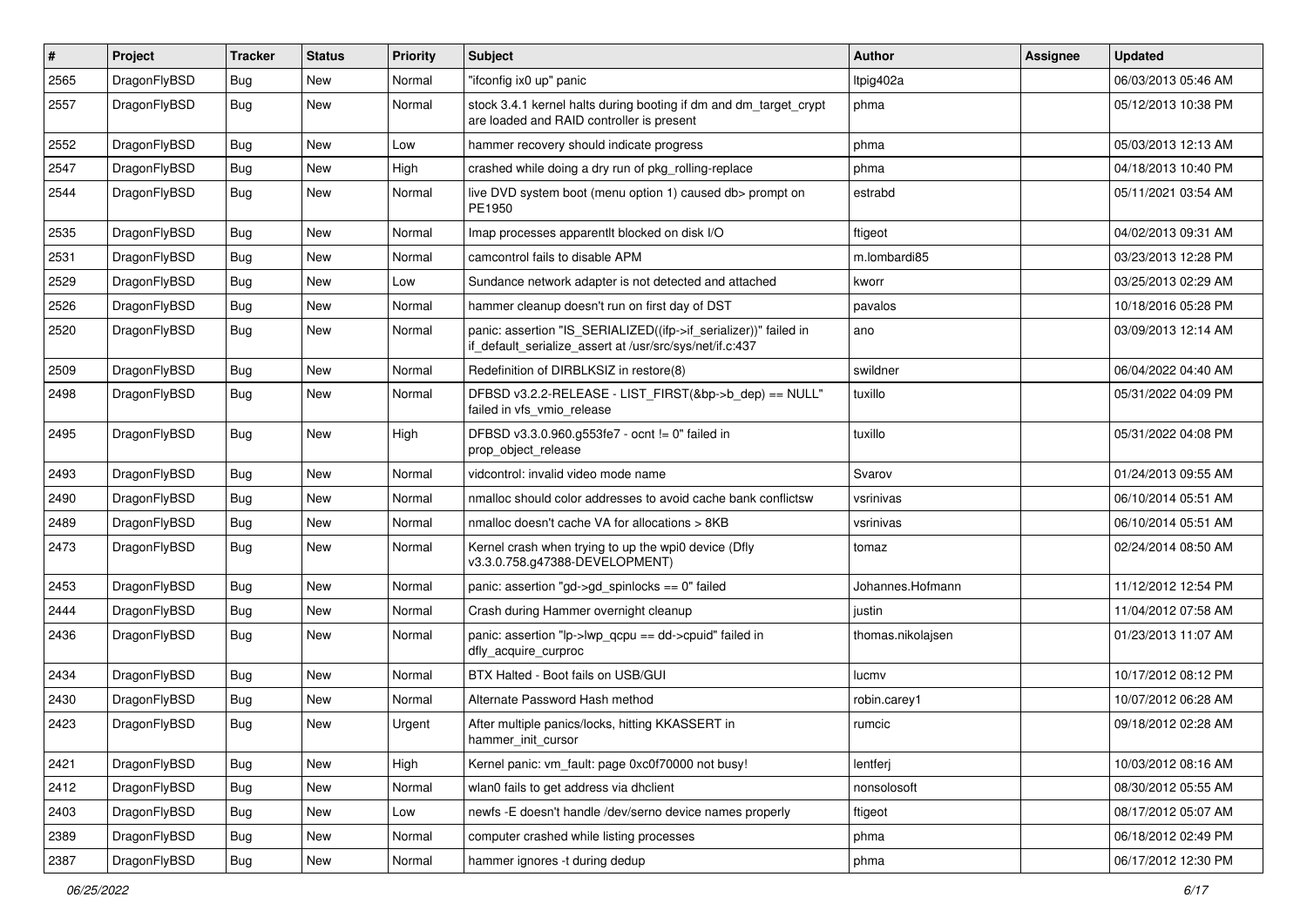| $\pmb{\#}$ | Project      | <b>Tracker</b> | <b>Status</b> | <b>Priority</b> | Subject                                                                                                    | <b>Author</b> | Assignee | <b>Updated</b>      |
|------------|--------------|----------------|---------------|-----------------|------------------------------------------------------------------------------------------------------------|---------------|----------|---------------------|
| 2371       | DragonFlyBSD | Bug            | New           | Normal          | Timezone problem with America/Sao_Paulo                                                                    | raitech       |          | 05/17/2012 01:42 PM |
| 2369       | DragonFlyBSD | Bug            | New           | Normal          | panic: Bad link elm 0xffffffe07edf6068 next->prev != elm                                                   | jaydg         |          | 08/15/2012 03:04 AM |
| 2331       | DragonFlyBSD | Bug            | New           | Normal          | reading mouse mode from unopen file descriptor hangs mouse<br>driver                                       | phma          |          | 03/14/2012 09:43 AM |
| 2329       | DragonFlyBSD | Bug            | <b>New</b>    | Normal          | ibm x3550 & acpi                                                                                           | ano           |          | 06/03/2014 11:37 AM |
| 2324       | DragonFlyBSD | Bug            | New           | Normal          | natacotrol support > 2TB not working even after the ftigeot patch                                          | zenny         |          | 03/03/2012 01:00 AM |
| 2319       | DragonFlyBSD | <b>Bug</b>     | New           | Normal          | crypt/passwd forward compat                                                                                | c.turner1     |          | 02/28/2012 12:39 PM |
| 2316       | DragonFlyBSD | Bug            | New           | Normal          | Ungraceful invalid password handling for adding a new user in the<br>installer                             | rune          |          | 04/27/2012 11:23 PM |
| 2311       | DragonFlyBSD | Bug            | New           | Normal          | Xorg crash having something to do with drm                                                                 | phma          |          | 02/22/2012 09:59 AM |
| 2308       | DragonFlyBSD | Bug            | <b>New</b>    | Normal          | System freeze when unloading snd_hda                                                                       | jaydg         |          | 02/19/2012 07:15 AM |
| 2306       | DragonFlyBSD | Bug            | <b>New</b>    | Normal          | a crash starts the kernel debugger in text mode, but just reboots in $X \mid p$ hma                        |               |          | 02/11/2012 08:02 PM |
| 2297       | DragonFlyBSD | <b>Bug</b>     | <b>New</b>    | Normal          | strange NFS (client) error messages / problems                                                             | Anonymous     |          | 02/19/2012 02:59 PM |
| 2292       | DragonFlyBSD | Bug            | New           | Normal          | re interface with jumbo frames (mtu larger than 1500) hangs after<br>some traffic                          | Anonymous     |          | 01/31/2012 12:11 AM |
| 2287       | DragonFlyBSD | <b>Bug</b>     | New           | Normal          | HAMMER(ROOT) Illegal UNDO TAIL signature at<br>300000001967c000                                            | y0n3t4n1      |          | 11/07/2018 01:22 AM |
| 2283       | DragonFlyBSD | Bug            | New           | Normal          | DFBSD DragonFly v2.13.0.957.g4f459 - pmap_release: page<br>should already be gone 0xc27120bc               | tuxillo       |          | 01/23/2012 03:03 AM |
| 2254       | DragonFlyBSD | Bug            | <b>New</b>    | Normal          | panic: assertion "ref < &td->td_toks_end" failed in lwkt_gettoken at<br>/usr/src/sys/kern/lwkt_token.c:588 | eocallaghan   |          | 12/05/2011 10:21 PM |
| 2250       | DragonFlyBSD | <b>Bug</b>     | <b>New</b>    | Normal          | Kernel panic                                                                                               | adamk         |          | 11/23/2018 01:10 AM |
| 2248       | DragonFlyBSD | Bug            | New           | Normal          | sysctl panic                                                                                               | pavalos       |          | 11/23/2011 06:23 PM |
| 2245       | DragonFlyBSD | Bug            | New           | Normal          | panic: assertion "ref < &td->td_toks_end" failed in lwkt_gettoken at<br>/usr/src/sys/kern/lwkt_token.c:588 | juanfra684    |          | 11/22/2011 07:41 PM |
| 2224       | DragonFlyBSD | Bug            | <b>New</b>    | Normal          | v2.13.0.291.gaa7ec - Panic on fq while installing world                                                    | tuxillo       |          | 11/18/2011 01:40 AM |
| 2210       | DragonFlyBSD | Bug            | New           | Normal          | Bugtracker cannot assign default project for new users                                                     | ahuete.devel  |          | 11/17/2011 11:30 AM |
| 2199       | DragonFlyBSD | Bug            | <b>New</b>    | Normal          | screen segfaults if utmpx isn't present                                                                    | pavalos       |          | 11/15/2011 10:52 PM |
| 2182       | DragonFlyBSD | Bug            | New           | Normal          | if_msk PHY FIFO underrun/overflow                                                                          | nonsolosoft   |          | 09/03/2012 06:39 AM |
| 2171       | DragonFlyBSD | <b>Bug</b>     | New           | Normal          | DFBSD v2.13.0.151.gdc8442 - panic: assertion "(*ptep &<br>$(PG_MANAGED PG_V)) == PG_V"$                    | tuxillo       |          | 11/04/2011 05:06 PM |
| 2167       | DragonFlyBSD | Bug            | New           | Normal          | shutdown/reboot fails after uptime msg                                                                     | marino        |          | 11/28/2011 03:01 AM |
| 2166       | DragonFlyBSD | <b>Bug</b>     | New           | Normal          | DFBSD v2.13.0.109.g05b9d - Strange lockups                                                                 | tuxillo       |          | 10/29/2011 11:20 AM |
| 2164       | DragonFlyBSD | Bug            | New           | Normal          | panic on reboot from usb.                                                                                  | eocallaghan   |          | 10/27/2011 09:29 AM |
| 2161       | DragonFlyBSD | <b>Bug</b>     | New           | Normal          | Outdated xorg.conf file gets installed into etc and screws up mouse                                        | eocallaghan   |          | 10/27/2011 01:51 PM |
| 2158       | DragonFlyBSD | Bug            | New           | Normal          | iwn panics with assertion on boot.                                                                         | eocallaghan   |          | 10/24/2011 04:13 PM |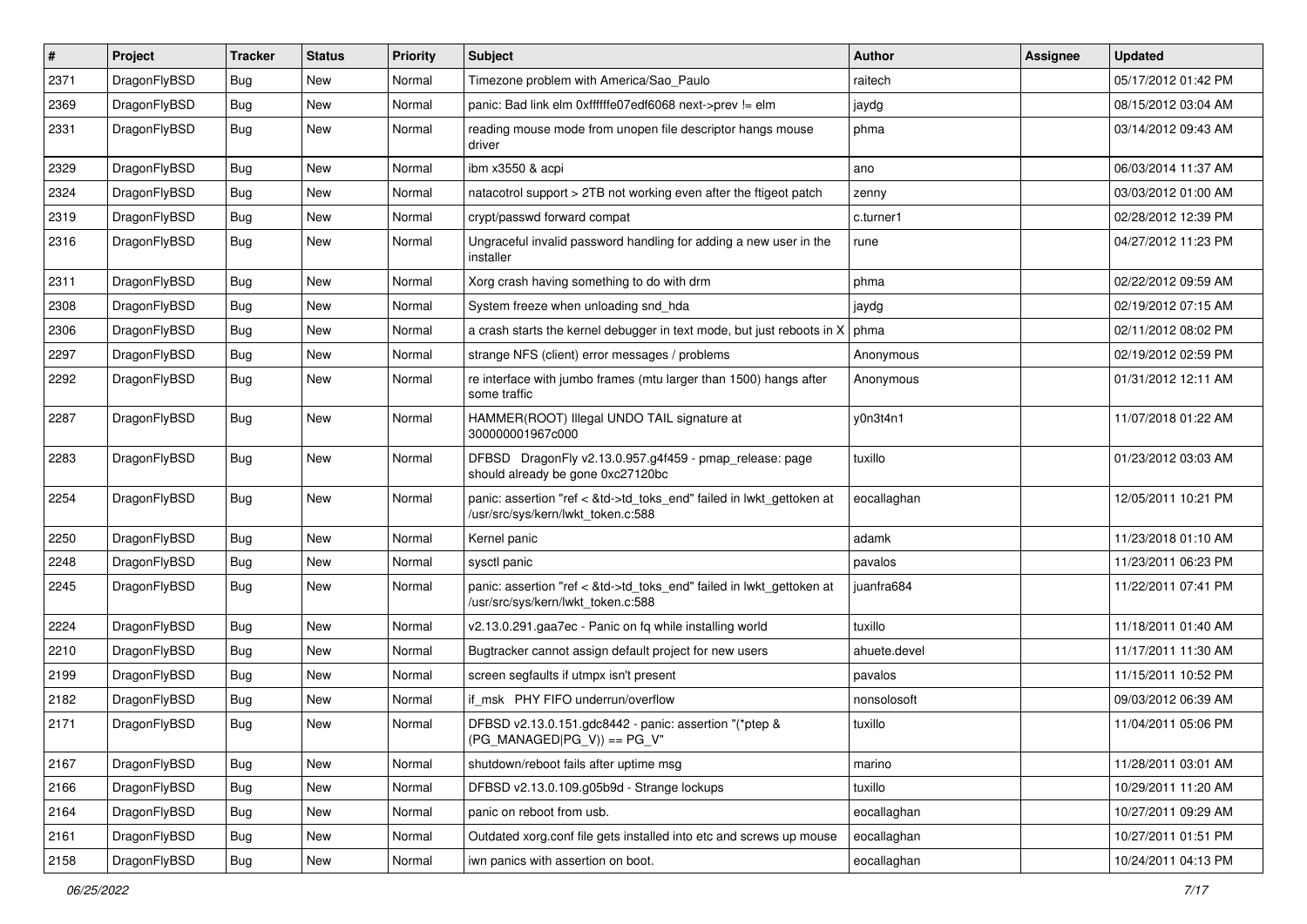| $\pmb{\#}$ | Project      | <b>Tracker</b> | <b>Status</b> | <b>Priority</b> | <b>Subject</b>                                                                                                                                | <b>Author</b> | Assignee | <b>Updated</b>      |
|------------|--------------|----------------|---------------|-----------------|-----------------------------------------------------------------------------------------------------------------------------------------------|---------------|----------|---------------------|
| 2154       | DragonFlyBSD | Bug            | <b>New</b>    | Normal          | vkernel copyout() doesn't return EFAULT on error                                                                                              | vsrinivas     |          | 10/20/2011 03:53 AM |
| 2153       | DragonFlyBSD | Bug            | <b>New</b>    | Normal          | Too many unuseful warnings at boot                                                                                                            | juanfra684    |          | 10/18/2011 10:16 PM |
| 2141       | DragonFlyBSD | Bug            | New           | Urgent          | loader and/or documentation broken                                                                                                            | sjg           |          | 01/20/2012 10:51 AM |
| 2140       | DragonFlyBSD | Bug            | <b>New</b>    | High            | hammer_io_delallocate panic with 'duplicate entry' message                                                                                    | ttw           |          | 10/07/2011 12:22 PM |
| 2138       | DragonFlyBSD | Bug            | <b>New</b>    | Normal          | > 100% CPU usage                                                                                                                              | robin.carey1  |          | 09/26/2011 12:20 PM |
| 2136       | DragonFlyBSD | Bug            | New           | Normal          | socketpair() doesn't free file descriptors on copyout failure                                                                                 | vsrinivas     |          | 04/05/2013 09:13 AM |
| 2129       | DragonFlyBSD | Bug            | <b>New</b>    | Normal          | DFBSD v2.11.0.661.gf9438 i386 - panic: lockmgr thrd_sleep                                                                                     | tuxillo       |          | 09/05/2011 09:49 AM |
| 2125       | DragonFlyBSD | Bug            | New           | Normal          | Weird garbage in dmesg                                                                                                                        | herrgard      |          | 08/30/2011 08:04 PM |
| 2124       | DragonFlyBSD | Bug            | <b>New</b>    | Normal          | getty repeating too quickly on port /dev/ttyv0                                                                                                | sgeorge.ml    |          | 09/01/2011 04:28 AM |
| 2123       | DragonFlyBSD | Bug            | <b>New</b>    | Normal          | hammer is losing files                                                                                                                        | schmir        |          | 08/30/2011 07:56 PM |
| 2117       | DragonFlyBSD | Bug            | <b>New</b>    | High            | ACPI and/or bce(4) problem with 2.11.0.673.g0d557 on HP DL380<br>G6                                                                           | pauska        |          | 08/22/2011 10:15 AM |
| 2115       | DragonFlyBSD | Bug            | <b>New</b>    | Normal          | [msk] system freeze after receive some paquet                                                                                                 | bsdsx         |          | 08/22/2011 10:22 AM |
| 2107       | DragonFlyBSD | Bug            | New           | Normal          | 2.10.1 sata dvd drive issue                                                                                                                   | ausppc        |          | 07/31/2011 08:41 PM |
| 2104       | DragonFlyBSD | Bug            | <b>New</b>    | Normal          | network configuration seg. fault on install CD                                                                                                | navratil      |          | 07/26/2011 07:55 AM |
| 2099       | DragonFlyBSD | Bug            | New           | Normal          | page fault panic in vm system                                                                                                                 | pavalos       |          | 07/10/2011 08:51 AM |
| 2095       | DragonFlyBSD | Bug            | New           | Low             | Running installer post-install: Unsupported DFUI transport "                                                                                  | greenrd       |          | 06/26/2011 09:20 AM |
| 2094       | DragonFlyBSD | Bug            | <b>New</b>    | Normal          | Segfault when gdb printing backtrace from core dump                                                                                           | greenrd       |          | 06/25/2011 04:14 PM |
| 2085       | DragonFlyBSD | Bug            | New           | Normal          | panic: assertion: (m->flags & PG_MAPPED) == 0 in<br>vm_page_free_toq                                                                          | vsrinivas     |          | 06/10/2011 07:48 AM |
| 2084       | DragonFlyBSD | Bug            | <b>New</b>    | Normal          | DFBSD v2.11.0.242.g4d317 - panic: zone: entry not free                                                                                        | tuxillo       |          | 07/03/2012 01:23 AM |
| 2082       | DragonFlyBSD | Bug            | New           | Normal          | dfbsd 2.10.1 amd64 - mc port build error with 'bmake bin-install'                                                                             | sun-doctor    |          | 05/25/2011 07:18 PM |
| 2080       | DragonFlyBSD | Bug            | <b>New</b>    | Normal          | panic: lockmgr thrd_sleep: called from interrupt, ipi, or hard code<br>section                                                                | rumcic        |          | 05/30/2011 05:06 PM |
| 2078       | DragonFlyBSD | Bug            | New           | Normal          | DFBSD i386 v2.11.0.201.g3ed2f - Panic during installworld into a<br>vn0 device                                                                | tuxillo       |          | 05/19/2011 07:50 PM |
| 2077       | DragonFlyBSD | Bug            | <b>New</b>    | Normal          | USB devices conflicting                                                                                                                       | srussell      |          | 05/17/2011 05:12 PM |
| 2075       | DragonFlyBSD | Bug            | New           | Normal          | pflogd on x86 64                                                                                                                              | fanch         |          | 05/16/2011 04:04 PM |
| 2072       | DragonFlyBSD | Bug            | <b>New</b>    | Normal          | Fatal trap 12: stopped at lwkt_send_ipiq3                                                                                                     | rumcic        |          | 05/17/2011 04:12 AM |
| 2071       | DragonFlyBSD | <b>Bug</b>     | New           | High            | Panic on assertion: $(int)(\text{flg}\text{-}\text{seq} \cdot \text{seq})$ > 0 in hammer_flusher_flush $\vert$ vsrinivas<br>after inode error |               |          | 06/12/2011 07:59 AM |
| 2067       | DragonFlyBSD | <b>Bug</b>     | New           | Normal          | sound/pcm: "play interrupt timeout, channel dead"                                                                                             | matthiasr     |          | 05/11/2021 03:55 AM |
| 2061       | DragonFlyBSD | <b>Bug</b>     | New           | Normal          | USB keyboard boot panic                                                                                                                       | sjg           |          | 05/04/2012 12:20 AM |
| 2055       | DragonFlyBSD | Bug            | New           | Normal          | $ssh + IPV6 + bridge \Rightarrow connection freezes$                                                                                          | steve         |          | 04/24/2011 07:13 PM |
| 2052       | DragonFlyBSD | Bug            | New           | Normal          | Kernel panic: CPU APIC ID out of range                                                                                                        | Anonymous     |          | 05/02/2011 11:06 AM |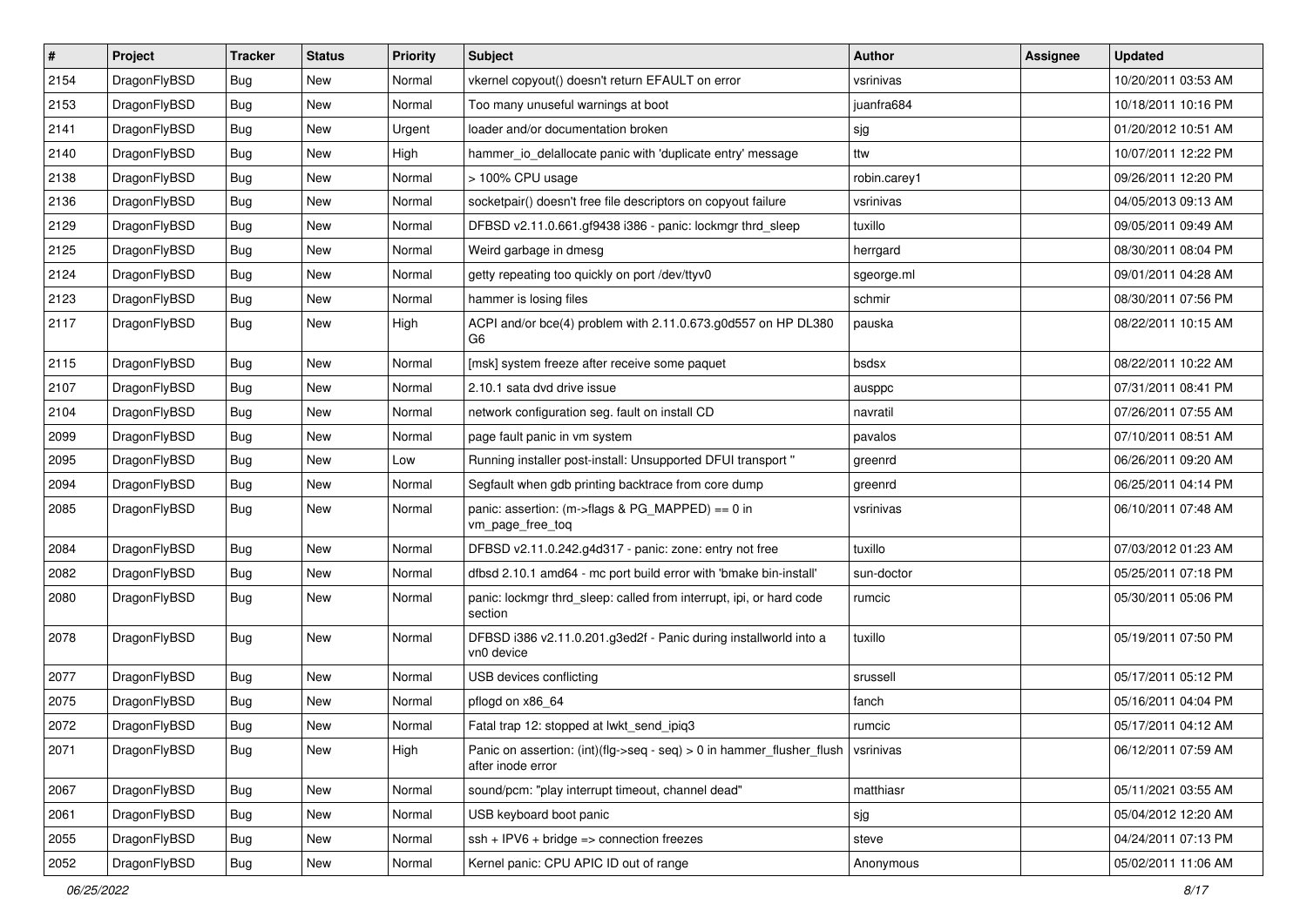| $\vert$ # | Project      | <b>Tracker</b> | <b>Status</b> | <b>Priority</b> | <b>Subject</b>                                                                                                                                                                                    | Author             | Assignee | <b>Updated</b>      |
|-----------|--------------|----------------|---------------|-----------------|---------------------------------------------------------------------------------------------------------------------------------------------------------------------------------------------------|--------------------|----------|---------------------|
| 2051      | DragonFlyBSD | <b>Bug</b>     | <b>New</b>    | Normal          | No ipv6 lan route entry created on 2.10                                                                                                                                                           | ftigeot            |          | 04/21/2011 10:37 AM |
| 2048      | DragonFlyBSD | <b>Bug</b>     | <b>New</b>    | Normal          | panic: ffs sync: rofs mod                                                                                                                                                                         | pavalos            |          | 04/12/2011 05:45 AM |
| 2045      | DragonFlyBSD | <b>Bug</b>     | <b>New</b>    | Normal          | ral(4): Fatal trap 12: page fault while in kernel mode (two panics)                                                                                                                               | herrgard           |          | 11/03/2011 05:34 PM |
| 2042      | DragonFlyBSD | Bug            | <b>New</b>    | Normal          | kernel panic, when run boot0cfg                                                                                                                                                                   | sepherosa          |          | 05/31/2022 03:01 PM |
| 2020      | DragonFlyBSD | <b>Bug</b>     | <b>New</b>    | Low             | Port brcm80211 driver from Linux to DragonFly BSD                                                                                                                                                 | studer             |          | 03/05/2011 10:54 PM |
| 2008      | DragonFlyBSD | <b>Bug</b>     | New           | Normal          | lwkt_setcpu_remote: td->td_flags 00800621 console flood                                                                                                                                           | pavalos            |          | 03/06/2011 09:37 PM |
| 2004      | DragonFlyBSD | Bug            | <b>New</b>    | Normal          | LWKT_WAIT_IPIQ panic                                                                                                                                                                              | steve              |          | 03/08/2011 05:46 PM |
| 1990      | DragonFlyBSD | <b>Bug</b>     | <b>New</b>    | Normal          | /mnt too large to mount                                                                                                                                                                           | peur.neu           |          | 02/16/2011 11:24 PM |
| 1984      | DragonFlyBSD | Bug            | New           | Normal          | hammer mount fails after crash - HAMMER: FIFO record bad head<br>signature                                                                                                                        | thomas.nikolajsen  |          | 03/08/2011 06:57 PM |
| 1982      | DragonFlyBSD | <b>Bug</b>     | <b>New</b>    | Low             | There is no linuxulator on x86-64                                                                                                                                                                 | herrgard           |          | 05/31/2022 02:25 PM |
| 1975      | DragonFlyBSD | Bug            | <b>New</b>    | Normal          | Applications seg fault in select() and poll()                                                                                                                                                     | rumcic             |          | 05/31/2022 02:58 PM |
| 1961      | DragonFlyBSD | <b>Bug</b>     | <b>New</b>    | Normal          | Can't create dump from DDB                                                                                                                                                                        | shamaz             |          | 01/29/2011 09:02 PM |
| 1959      | DragonFlyBSD | Bug            | New           | Normal          | DFBSD v2.9.1.422.gc98f2 - Panic during boot - IPv6 and PF                                                                                                                                         | tuxillo            |          | 01/13/2011 03:37 AM |
| 1951      | DragonFlyBSD | <b>Bug</b>     | <b>New</b>    | Normal          | dma timeouts at phyaddr on a good hdd                                                                                                                                                             | peur.neu           |          | 01/04/2011 07:12 AM |
| 1949      | DragonFlyBSD | <b>Bug</b>     | <b>New</b>    | Normal          | iwn panic                                                                                                                                                                                         | pavalos            |          | 01/30/2011 03:21 AM |
| 1947      | DragonFlyBSD | Bug            | New           | Low             | GA-880GM-UD2H (rev. 1.3) AHCI fails to detect disks at the end of<br>the RAID controller                                                                                                          | eocallaghan        |          | 11/27/2021 08:46 AM |
| 1944      | DragonFlyBSD | Bug            | New           | Normal          | panic: backing object 0xdea7b258 was somehow re-referenced<br>during collapse!                                                                                                                    | sepherosa          |          | 12/27/2010 02:06 AM |
| 1943      | DragonFlyBSD | <b>Bug</b>     | <b>New</b>    | Normal          | hammer assertion panic                                                                                                                                                                            | peter              |          | 12/27/2010 12:45 AM |
| 1942      | DragonFlyBSD | Bug            | <b>New</b>    | Normal          | locking against myself in getcacheblk()?                                                                                                                                                          | qhwt.dfly          |          | 05/31/2022 02:15 PM |
| 1941      | DragonFlyBSD | <b>Bug</b>     | <b>New</b>    | Normal          | wlan config crash                                                                                                                                                                                 | abandon.every.hope |          | 12/24/2010 07:54 PM |
| 1939      | DragonFlyBSD | <b>Bug</b>     | New           | Normal          | Panic on nightly build and stress test box                                                                                                                                                        | lentferj           |          | 12/18/2010 08:41 AM |
| 1935      | DragonFlyBSD | Bug            | <b>New</b>    | Normal          | mouse does not work after switching between x and console                                                                                                                                         | shamaz             |          | 12/13/2010 10:06 AM |
| 1923      | DragonFlyBSD | <b>Bug</b>     | <b>New</b>    | Normal          | Abysmal NFS performance with IPv6                                                                                                                                                                 | ftigeot            |          | 12/05/2010 09:34 PM |
| 1920      | DragonFlyBSD | <b>Bug</b>     | New           | High            | system hangs                                                                                                                                                                                      | zhtw               |          | 11/22/2010 08:59 AM |
| 1917      | DragonFlyBSD | Bug            | <b>New</b>    | Normal          | panic: assertion: (RB_EMPTY(&ip->rec_tree) && (ip->flags &<br>HAMMER_INODE_XDIRTY) == 0)    (!RB_EMPTY(&ip->rec_tree)<br>&& (ip->flags & HAMMER INODE XDIRTY) != 0) in<br>hammer flush inode done | qhwt.dfly          |          | 11/24/2010 03:23 AM |
| 1916      | DragonFlyBSD | <b>Bug</b>     | New           | Normal          | Constant crashes on x86_64 with UFS                                                                                                                                                               | lentferj           |          | 11/21/2010 07:40 PM |
| 1913      | DragonFlyBSD | <b>Bug</b>     | New           | Normal          | panic: assertion: ip->flush_state != HAMMER_FST_FLUSH in<br>hammer_flush_inode_core                                                                                                               | swildner           |          | 11/20/2010 05:27 PM |
| 1907      | DragonFlyBSD | <b>Bug</b>     | New           | Normal          | Hammer crash in hammer_flusher_flush()                                                                                                                                                            | swildner           |          | 11/11/2010 05:07 AM |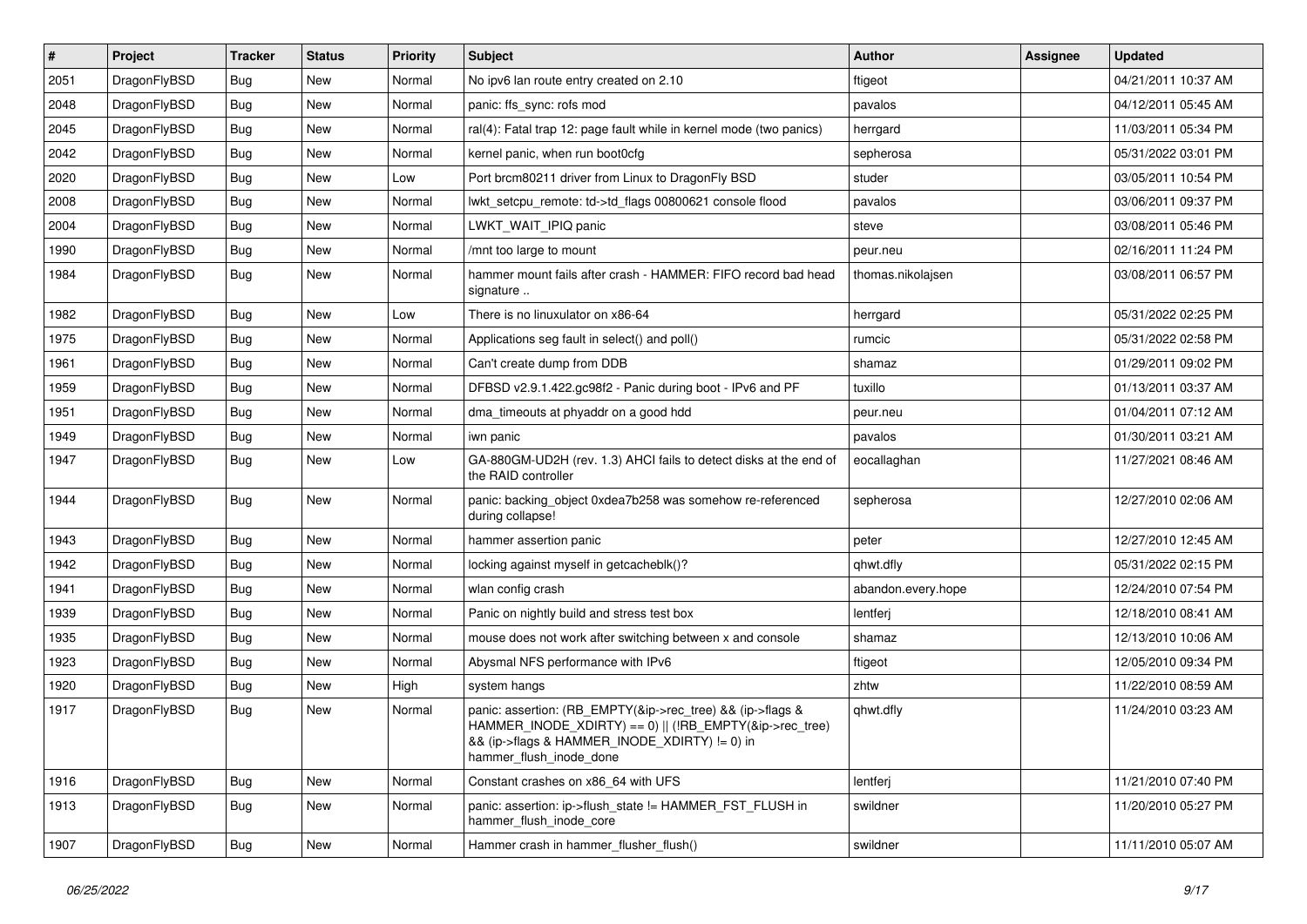| $\sharp$ | Project      | <b>Tracker</b> | <b>Status</b> | <b>Priority</b> | Subject                                                                            | <b>Author</b>    | <b>Assignee</b> | <b>Updated</b>      |
|----------|--------------|----------------|---------------|-----------------|------------------------------------------------------------------------------------|------------------|-----------------|---------------------|
| 1899     | DragonFlyBSD | <b>Bug</b>     | New           | Normal          | Keyboard doesn't work                                                              | fransm           |                 | 05/15/2022 03:32 PM |
| 1884     | DragonFlyBSD | <b>Bug</b>     | New           | Normal          | System completely freezes while listening music (devbuf: malloc<br>limit exceeded) | shamaz           |                 | 01/24/2011 05:00 PM |
| 1882     | DragonFlyBSD | <b>Bug</b>     | <b>New</b>    | Low             | Idea for handling new USB vendor/device codes                                      | bmk              |                 | 10/20/2010 12:15 PM |
| 1877     | DragonFlyBSD | <b>Bug</b>     | <b>New</b>    | Normal          | Freeze during 1st hammer cleanup after new install                                 | elekktretterr    |                 | 05/15/2022 11:43 AM |
| 1874     | DragonFlyBSD | <b>Bug</b>     | New           | Normal          | mpd listening on all IPs, accepting only on one                                    | rumcic           |                 | 05/08/2011 01:01 PM |
| 1873     | DragonFlyBSD | <b>Bug</b>     | New           | Normal          | Panic upon usb mouse detach and reattaching                                        | rumcic           |                 | 02/01/2011 09:53 AM |
| 1867     | DragonFlyBSD | <b>Bug</b>     | <b>New</b>    | Normal          | it(4) motherboard and fan problems                                                 | tuxillo          |                 | 07/08/2011 10:48 AM |
| 1861     | DragonFlyBSD | <b>Bug</b>     | New           | Normal          | panic via kprintf (lockmgr called in a hard section)                               | vsrinivas        |                 | 10/11/2010 12:56 AM |
| 1850     | DragonFlyBSD | <b>Bug</b>     | <b>New</b>    | Normal          | volume-add on hammer root fs panic                                                 | Johannes.Hofmann |                 | 04/18/2019 04:27 AM |
| 1836     | DragonFlyBSD | <b>Bug</b>     | <b>New</b>    | Normal          | Incorrect TCP checksum show up in tcpdump                                          | robgar1          |                 | 05/15/2022 11:22 AM |
| 1826     | DragonFlyBSD | <b>Bug</b>     | <b>New</b>    | Normal          | panic during boot: assertion so->so_port  in tcp_input                             | ftigeot          |                 | 05/15/2022 11:05 AM |
| 1818     | DragonFlyBSD | <b>Bug</b>     | <b>New</b>    | Normal          | panic: Bad tailq NEXT (kqueue issue ?)                                             | ftigeot          |                 | 05/15/2022 11:40 AM |
| 1786     | DragonFlyBSD | <b>Bug</b>     | <b>New</b>    | Normal          | Calling NULL function pointer initiates panic loop                                 | sjg              |                 | 10/11/2010 05:28 PM |
| 1774     | DragonFlyBSD | <b>Bug</b>     | New           | Normal          | New IP header cleanup branch available for testing                                 | dillon           |                 | 05/15/2022 10:59 AM |
| 1695     | DragonFlyBSD | <b>Bug</b>     | <b>New</b>    | Normal          | NFS-related system breakdown                                                       | Anonymous        |                 | 04/10/2014 12:35 AM |
| 1634     | DragonFlyBSD | <b>Bug</b>     | New           | Normal          | panic: spin lock: 0xe4ad1320, indefinitive wait!                                   | elekktretterr    |                 | 01/19/2015 03:21 AM |
| 1594     | DragonFlyBSD | <b>Bug</b>     | <b>New</b>    | Normal          | Kernel panic during boot from Live CD on Dell E6400                                | bodie            |                 | 05/11/2021 03:54 AM |
| 1559     | DragonFlyBSD | <b>Bug</b>     | New           | Normal          | kernel trap                                                                        | phma             |                 | 11/27/2021 08:43 AM |
| 1525     | DragonFlyBSD | <b>Bug</b>     | New           | Normal          | boehm-gc problems                                                                  | hasso            |                 | 10/13/2012 07:13 PM |
| 1463     | DragonFlyBSD | <b>Bug</b>     | New           | Normal          | Mountroot before drives are initialized                                            | elekktretterr    |                 | 12/07/2010 01:30 PM |
| 1313     | DragonFlyBSD | <b>Bug</b>     | New           | Low             | Signal code in kernel needs major overhaul (signal queues,<br>si_code, si_addr)    | hasso            |                 | 05/11/2021 04:00 AM |
| 1246     | DragonFlyBSD | <b>Bug</b>     | <b>New</b>    | Normal          | bad resolution (monitor desync) with livedvd                                       | Przem0l          |                 | 02/18/2014 06:29 AM |
| 1194     | DragonFlyBSD | <b>Bug</b>     | New           | Normal          | SCSI errors while trying to copy photos from my camera                             | elekktretterr    |                 | 01/14/2015 04:39 PM |
| 1193     | DragonFlyBSD | <b>Bug</b>     | New           | Normal          | kernel doesn't recognize cdrom drive                                               | nonsolosoft      |                 | 01/25/2014 09:11 PM |
| 1185     | DragonFlyBSD | <b>Bug</b>     | <b>New</b>    | High            | need a tool to merge changes into /etc                                             | wa1ter           |                 | 02/18/2014 06:02 AM |
| 989      | DragonFlyBSD | <b>Bug</b>     | New           | Normal          | installer/fdisk trouble with wrapped values                                        | Discodestroyer   |                 | 02/18/2014 06:27 AM |
| 599      | DragonFlyBSD | <b>Bug</b>     | New           | Urgent          | 1.9.0 reproducable panic                                                           | pavalos          |                 | 12/22/2010 01:08 AM |
| 1538     | DragonFlyBSD | <b>Bug</b>     | <b>New</b>    | Low             | mountroot should probe file systems                                                | corecode         | alexh           | 11/24/2010 06:35 PM |
| 1430     | DragonFlyBSD | <b>Bug</b>     | <b>New</b>    | Normal          | Buggy w(1)?                                                                        | hasso            | alexh           | 11/24/2010 08:09 AM |
| 2092     | DragonFlyBSD | <b>Bug</b>     | New           | Normal          | Panic: Bad link elm 0x next->prev != elm                                           | masterblaster    | dillon          | 12/04/2011 12:49 PM |
| 2870     | DragonFlyBSD | <b>Bug</b>     | <b>New</b>    | High            | Broken text and icons when glamor acceleration is used                             | 375gnu           | ftigeot         | 01/31/2016 12:13 AM |
| 1964     | DragonFlyBSD | <b>Bug</b>     | New           | Normal          | iwn (panic assertion : wlan_assert_serialized)                                     | sjmm.ptr         | josepht         | 02/01/2011 12:57 PM |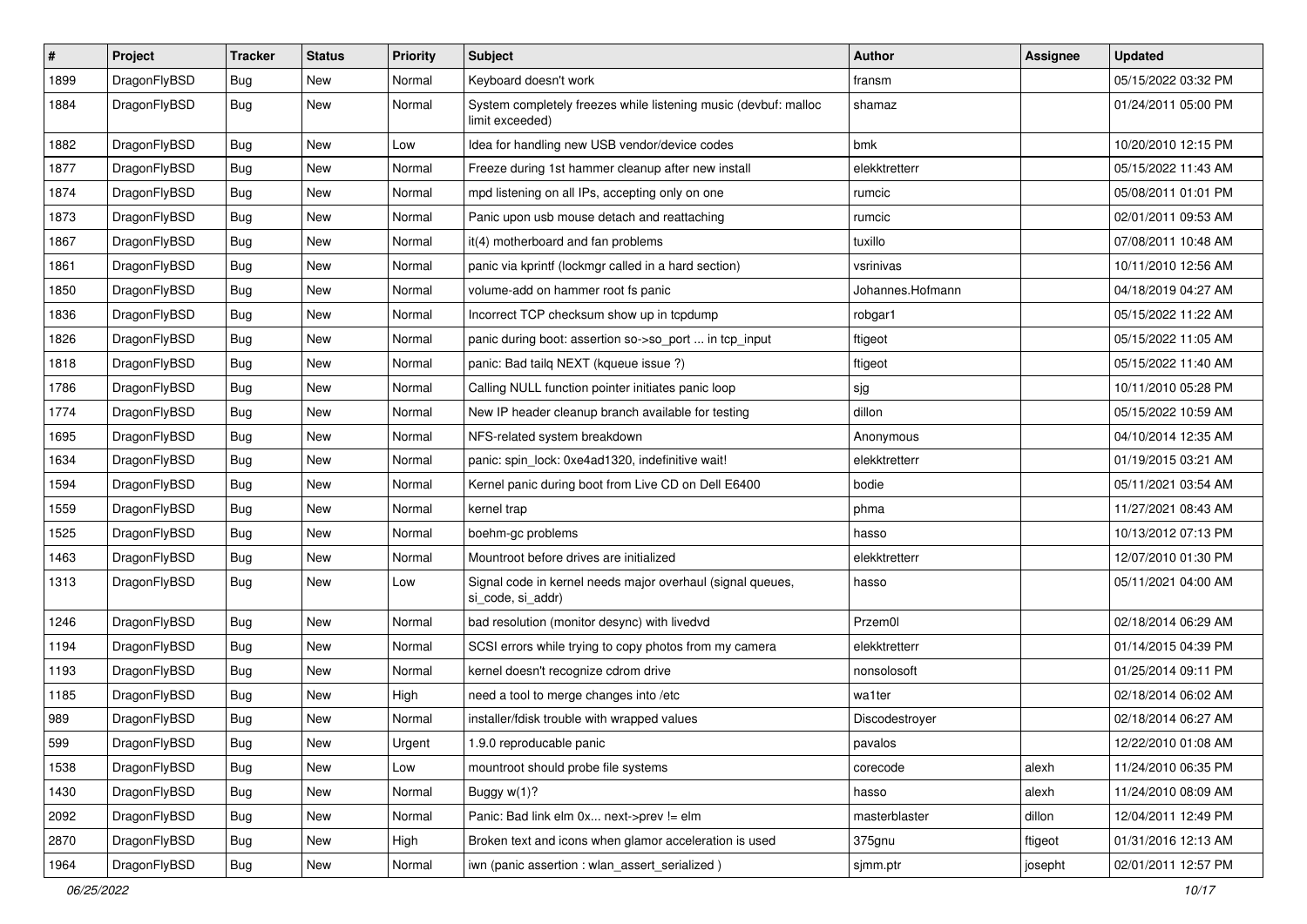| #    | Project      | <b>Tracker</b> | <b>Status</b> | <b>Priority</b> | Subject                                                                                                                                                  | Author       | Assignee  | <b>Updated</b>      |
|------|--------------|----------------|---------------|-----------------|----------------------------------------------------------------------------------------------------------------------------------------------------------|--------------|-----------|---------------------|
| 1946 | DragonFlyBSD | <b>Bug</b>     | <b>New</b>    | Normal          | ieee80211 panic                                                                                                                                          | pavalos      | josepht   | 01/27/2011 06:00 PM |
| 1969 | DragonFlyBSD | <b>Bug</b>     | <b>New</b>    | Normal          | pf-related network problem                                                                                                                               | pavalos      | lentferj  | 02/01/2011 06:57 PM |
| 679  | DragonFlyBSD | <b>Bug</b>     | New           | Low             | Netgraph backward compatibility for old *LEN constants                                                                                                   | nant         | nant      | 02/18/2014 05:45 AM |
| 2822 | DragonFlyBSD | <b>Bug</b>     | <b>New</b>    | Normal          | USB 3.0 stick throws "reading primary partition table: error<br>accessing offset 000[] for 152" error, while the stick works on any<br>other OS I tested | revuwa       | profmakx  | 06/29/2015 05:56 AM |
| 2746 | DragonFlyBSD | <b>Bug</b>     | New           | Normal          | some fraction of xterms started from the xmonad window manager<br>aet killed with SIGALRM                                                                | isenmann     | profmakx  | 12/28/2014 02:51 AM |
| 600  | DragonFlyBSD | <b>Bug</b>     | <b>New</b>    | Low             | /sys/libkern/karc4random                                                                                                                                 | robin carey5 | profmakx  | 01/19/2015 03:07 AM |
| 2825 | DragonFlyBSD | <b>Bug</b>     | New           | High            | 3x dhclient = hanging system (objcache exhausted)                                                                                                        | jaccovonb    | sepherosa | 05/11/2021 03:55 AM |
| 1769 | DragonFlyBSD | <b>Bug</b>     | New           | Normal          | panic: assertion: _tp->tt_msg->tt_cpuid == mycpuid in<br>tcp callout active                                                                              | pavalos      | sjg       | 05/15/2022 11:07 AM |
| 1532 | DragonFlyBSD | Bug            | <b>New</b>    | Low             | jemalloc doesn't work on DragonFly                                                                                                                       | hasso        | sjg       | 08/02/2011 01:14 AM |
| 2585 | DragonFlyBSD | <b>Bug</b>     | New           | Normal          | Dfly 3.4.3 on ESXi 5.1, HP Smart Array P410 passthrough<br>recognised, but not functioning                                                               | yggdrasil    | swildner  | 05/09/2022 08:14 AM |
| 2265 | DragonFlyBSD | Bug            | New           | Normal          | mbsrtowcs does not properly handle invalid mbstate_t in ps                                                                                               | c.turner1    | swildner  | 01/10/2012 07:56 PM |
| 2252 | DragonFlyBSD | Bug            | <b>New</b>    | Low             | snd hda not useable if loaded via /boot/loader.conf                                                                                                      | xbit         | swildner  | 12/14/2011 12:23 AM |
| 1714 | DragonFlyBSD | Bug            | New           | Low             | hwpmc                                                                                                                                                    | alexh        | swildner  | 08/18/2012 02:03 PM |
| 341  | DragonFlyBSD | Bug            | <b>New</b>    | Normal          | Vinum erroneously repors devices as busy                                                                                                                 | corecode     | swildner  | 01/21/2012 04:50 AM |
| 3314 | DragonFlyBSD | Bug            | <b>New</b>    | Normal          | Bring virtio console(4) from FreeBSD                                                                                                                     | tuxillo      | tuxillo   | 05/29/2022 08:24 AM |
| 2496 | DragonFlyBSD | Bug            | New           | Normal          | NTFS malloc limit exceeded                                                                                                                               | plasmob      | tuxillo   | 02/19/2013 08:47 AM |
| 2416 | DragonFlyBSD | Bug            | New           | Normal          | ".' entry can be removed on mounted nfs filesystem                                                                                                       | ftigeot      | tuxillo   | 06/03/2014 04:40 AM |
| 1876 | DragonFlyBSD | Bug            | New           | Normal          | devfs in jail + logging out from console(ttyv1+) -> panic                                                                                                | qhwt.dfly    | tuxillo   | 05/31/2022 03:24 PM |
| 1556 | DragonFlyBSD | Bug            | <b>New</b>    | Normal          | many processes stuck in "hmrrcm", system unusable                                                                                                        | corecode     | tuxillo   | 05/11/2021 03:52 AM |
| 1474 | DragonFlyBSD | <b>Bug</b>     | New           | Normal          | ithread 1 unexpectedly rescheduled                                                                                                                       | corecode     | tuxillo   | 05/11/2021 03:52 AM |
| 1442 | DragonFlyBSD | Bug            | New           | Normal          | blocking SIGSEGV and triggering a segment violation produces an<br>all CPU consuming process                                                             | corecode     | tuxillo   | 05/11/2021 03:52 AM |
| 1440 | DragonFlyBSD | Bug            | New           | Normal          | ptrace/gdb doesn't work after process blocks SIGTRAP                                                                                                     | corecode     | tuxillo   | 05/11/2021 03:52 AM |
| 1293 | DragonFlyBSD | <b>Bug</b>     | New           | Normal          | 2.2.1-REL Installer Request                                                                                                                              | mk           | tuxillo   | 05/11/2021 04:00 AM |
| 1198 | DragonFlyBSD | <b>Bug</b>     | <b>New</b>    | High            | DDB loops panic in db read bytes                                                                                                                         | corecode     | tuxillo   | 05/11/2021 03:51 AM |
| 731  | DragonFlyBSD | <b>Bug</b>     | New           | Normal          | system freeze on "slice too large"                                                                                                                       | corecode     | tuxillo   | 06/25/2022 04:01 AM |
| 2828 | DragonFlyBSD | <b>Bug</b>     | New           | High            | On AMD APUs and Bulldozer CPUs, the machdep.cpu_idle_hlt<br>sysctl should be 3 by default                                                                | vadaszi      | vadaszi   | 05/11/2021 04:07 AM |
| 2577 | DragonFlyBSD | <b>Bug</b>     | <b>New</b>    | Normal          | virtio-blk iops performance is cpu limited on high end devices                                                                                           | gjs278       | vsrinivas | 08/01/2013 02:28 PM |
| 2370 | DragonFlyBSD | <b>Bug</b>     | New           | Normal          | panic: ffs_valloc: dup alloc                                                                                                                             | marino       | vsrinivas | 02/01/2013 09:28 AM |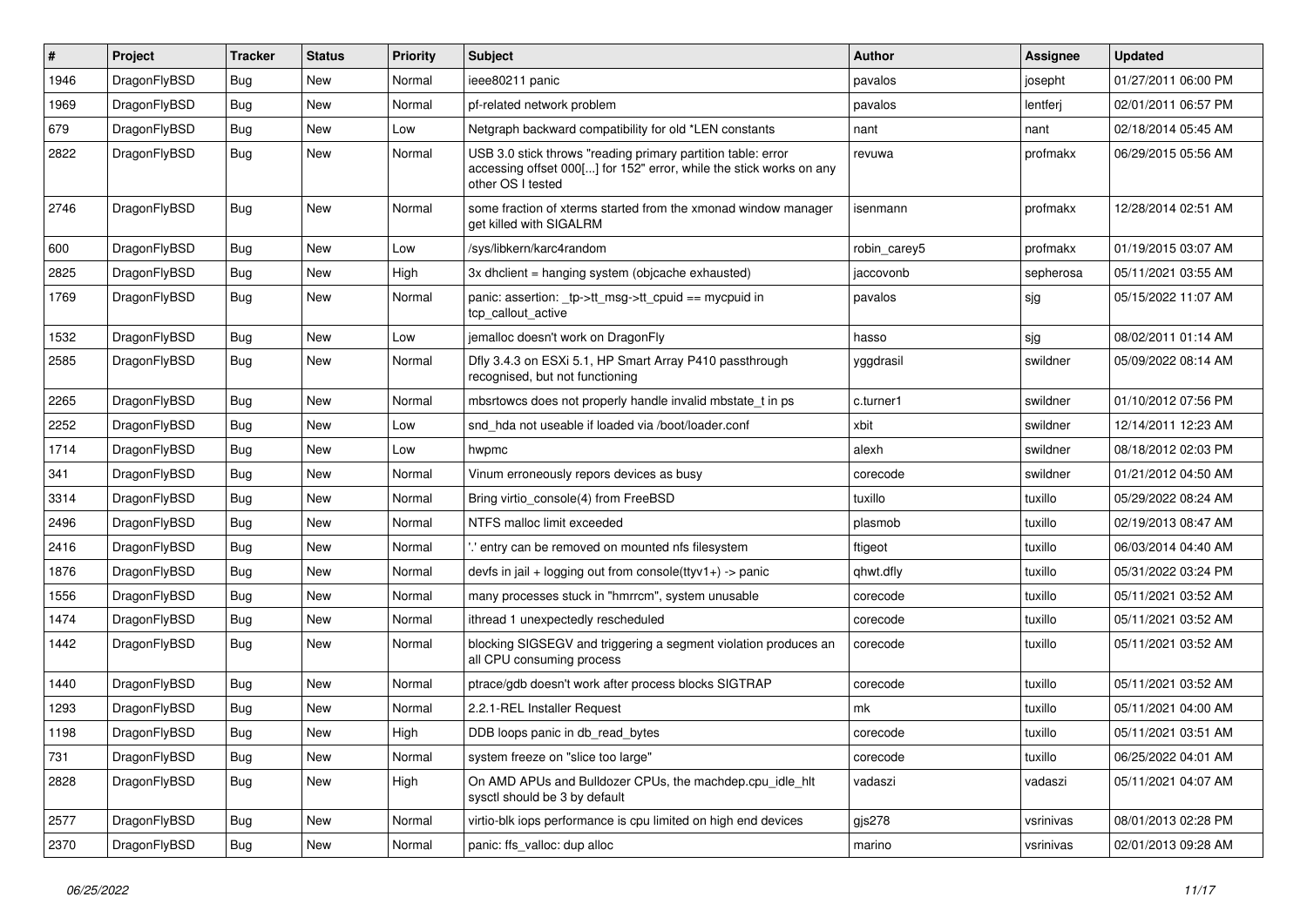| $\pmb{\#}$ | Project      | <b>Tracker</b> | <b>Status</b> | <b>Priority</b> | <b>Subject</b>                                                                                            | <b>Author</b>    | Assignee  | Updated             |
|------------|--------------|----------------|---------------|-----------------|-----------------------------------------------------------------------------------------------------------|------------------|-----------|---------------------|
| 2113       | DragonFlyBSD | <b>Bug</b>     | <b>New</b>    | Normal          | nmalloc threaded program fork leak                                                                        | vsrinivas        | vsrinivas | 08/11/2011 07:25 PM |
| 3312       | DragonFlyBSD | Submit         | New           | Normal          | hammer2: redundant chain modify after chain creation                                                      | tkusumi          |           | 05/15/2022 01:35 PM |
| 3276       | DragonFlyBSD | Submit         | New           | Normal          | Add option controlling whether gpt expand expands the last partition<br>(needs testing)                   | falsifian        |           | 07/10/2021 03:35 AM |
| 3227       | DragonFlyBSD | Submit         | <b>New</b>    | Normal          | Add HAMMER2 instructions in the installation medium README                                                | daftaupe         |           | 03/26/2020 03:34 PM |
| 3206       | DragonFlyBSD | Submit         | New           | Normal          | update psm/kbd to FreeBSD 12.0 code                                                                       | htse             |           | 10/05/2019 03:49 PM |
| 3201       | DragonFlyBSD | Submit         | <b>New</b>    | Normal          | Fixes make search display                                                                                 | htse             |           | 08/20/2021 04:02 PM |
| 3147       | DragonFlyBSD | Submit         | <b>New</b>    | Normal          | Enable headless installation                                                                              | ddegroot         |           | 10/09/2018 01:25 PM |
| 3142       | DragonFlyBSD | Submit         | <b>New</b>    | Normal          | lib/libdmsg: Unbreak using new API EVP CIPHER CTX new()                                                   | tkusumi          |           | 07/08/2018 04:18 AM |
| 3135       | DragonFlyBSD | Submit         | <b>New</b>    | Normal          | Add EVFILT_RECV and EVFILT_SEND                                                                           | tautolog         |           | 05/25/2018 09:59 PM |
| 3041       | DragonFlyBSD | Submit         | <b>New</b>    | Normal          | firmware: Remove embedding of multiple images in one module.                                              | Anonymous        |           | 12/25/2020 02:15 AM |
| 2933       | DragonFlyBSD | Submit         | <b>New</b>    | Normal          | Remove unix domain socket support from cat(1)                                                             | sevan            |           | 08/01/2016 08:10 PM |
| 2921       | DragonFlyBSD | Submit         | <b>New</b>    | Normal          | Allow moused to accept userland mouse events                                                              | tautolog         |           | 05/11/2021 04:08 AM |
| 2790       | DragonFlyBSD | Submit         | New           | Low             | filedesc softrefs increment code factoring                                                                | dclink           |           | 02/21/2015 04:00 AM |
| 2122       | DragonFlyBSD | Submit         | New           | Normal          | [Review] Fixes to the VFS layer                                                                           | ftigeot          |           | 05/31/2022 03:25 PM |
| 2098       | DragonFlyBSD | Submit         | New           | Normal          | [PATCH] correct ath man page example<br>(/usr/src/share/man/man4/ath.4)                                   | nobody           |           | 11/15/2011 12:27 AM |
| 1192       | DragonFlyBSD | Submit         | <b>New</b>    | Normal          | KKASSERTs in sys/kern/uipc_{msg,socket}.c are too strict                                                  | rumcic           |           | 05/11/2021 04:07 AM |
| 3154       | DragonFlyBSD | Submit         | New           | Normal          | Update serial handling in bootloader                                                                      | ddegroot         | dillon    | 11/06/2018 11:21 PM |
| 3317       | DragonFlyBSD | Bug            | In Progress   | Normal          | Network vtnet0 not working on Hetzner cloud                                                               | mneumann         |           | 06/18/2022 03:55 AM |
| 3310       | DragonFlyBSD | <b>Bug</b>     | In Progress   | Normal          | NVMM+QEMU fail to boot with UEFI: Mem Assist Failed<br>[gpa=0xfffffff0]                                   | liweitianux      |           | 01/11/2022 03:22 PM |
| 3299       | DragonFlyBSD | Bug            | In Progress   | Normal          | Dragon FlyBSD reports utterly wrong uptime (most of the time, right<br>after booting in)                  | adrian           |           | 11/11/2021 01:43 PM |
| 3269       | DragonFlyBSD | Bug            | In Progress   | Normal          | Is double-buffer'd buf still required by HAMMER2?                                                         | tkusumi          |           | 05/12/2021 04:09 PM |
| 3113       | DragonFlyBSD | Bug            | In Progress   | Urgent          | Booting vKernel fails due being out of swap space                                                         | tcullen          |           | 05/11/2021 04:14 AM |
| 3111       | DragonFlyBSD | <b>Bug</b>     | In Progress   | High            | Mouse lags every second heavily under X11                                                                 | mneumann         |           | 12/12/2017 09:46 PM |
| 3021       | DragonFlyBSD | Bug            | In Progress   | Normal          | sys/dev/drm/i915/i915_gem_stolen.c:115]: (error) Signed integer<br>overflow for expression '65535<<20'    | dcb              |           | 04/11/2017 12:46 PM |
| 3011       | DragonFlyBSD | <b>Bug</b>     | In Progress   | Normal          | dragonfly/sys/dev/netif/re/re.c: suspicious code?                                                         | dcb              |           | 07/29/2017 01:26 AM |
| 2797       | DragonFlyBSD | <b>Bug</b>     | In Progress   | Low             | vkernels with & without machdep.pmap mmu optimize                                                         | yellowrabbit2010 |           | 11/27/2021 08:06 AM |
| 2731       | DragonFlyBSD | <b>Bug</b>     | In Progress   | Normal          | Screen full of random colors when starting Xorg with Intel Haswell<br>HD Graphics P4600                   | ikatzmaier       |           | 11/12/2014 04:08 PM |
| 2631       | DragonFlyBSD | Bug            | In Progress   | Low             | Verify library versioning current with full package build and switch it<br>on (after publishing packages) | tuxillo          |           | 05/11/2021 04:06 AM |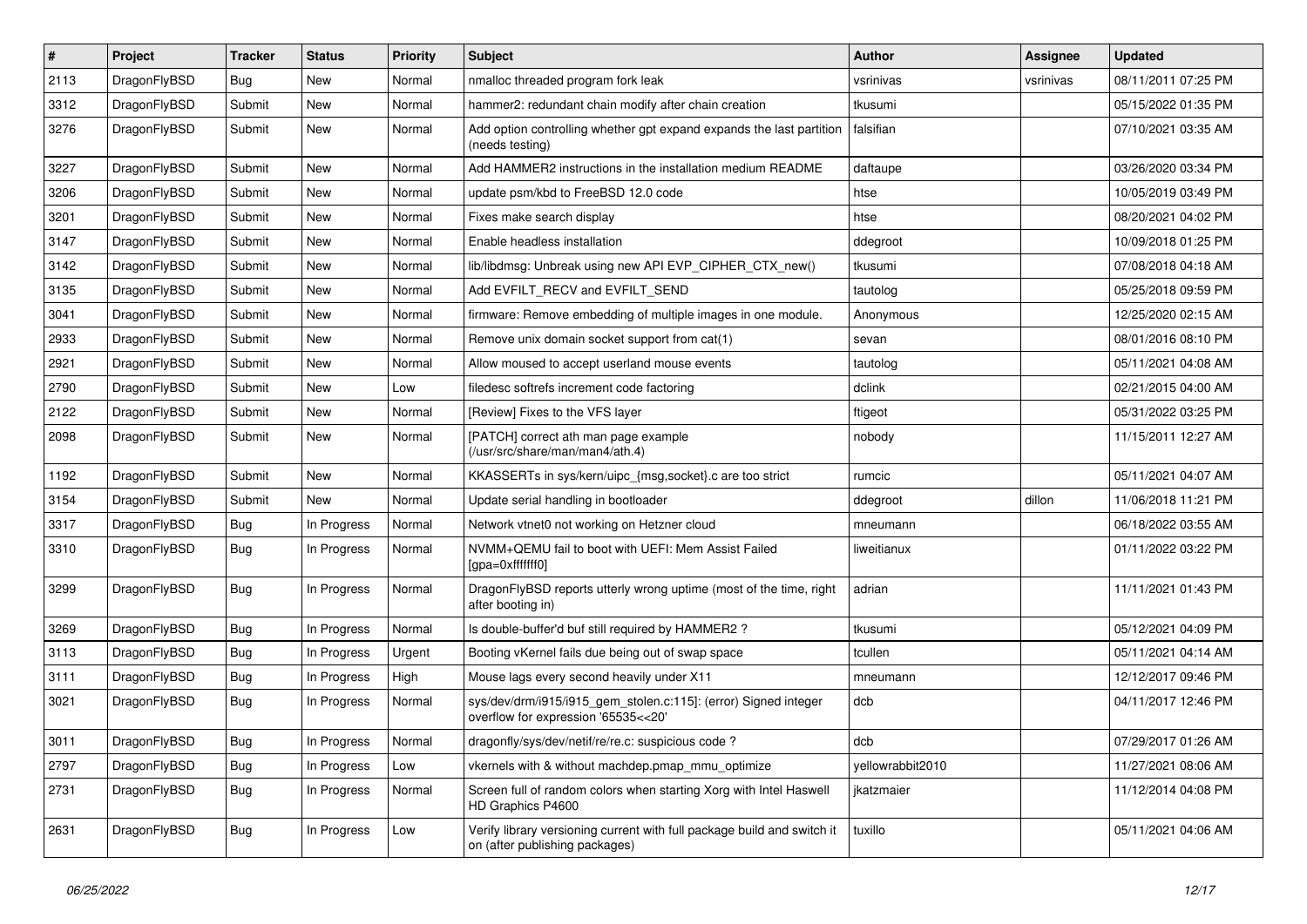| $\vert$ # | <b>Project</b> | <b>Tracker</b> | <b>Status</b> | <b>Priority</b> | <b>Subject</b>                                                                            | <b>Author</b>      | Assignee  | <b>Updated</b>      |
|-----------|----------------|----------------|---------------|-----------------|-------------------------------------------------------------------------------------------|--------------------|-----------|---------------------|
| 2499      | DragonFlyBSD   | Bug            | In Progress   | Urgent          | DRAGONFLY_3_2 lockd not responding correctly                                              | Nerzhul            |           | 01/22/2013 12:47 PM |
| 2414      | DragonFlyBSD   | Bug            | In Progress   | Normal          | Lenovo S10 acpi freeze (not new)                                                          | davshao            |           | 05/11/2021 04:13 AM |
| 2360      | DragonFlyBSD   | Bug            | In Progress   | Normal          | Wishlist: virtio driver import                                                            | vsrinivas          |           | 06/04/2022 04:16 AM |
| 2351      | DragonFlyBSD   | <b>Bug</b>     | In Progress   | Normal          | DFBSD v3.1.0.579.g44ccf - Stuck during startup, random freezes                            | tuxillo            |           | 04/24/2012 08:21 AM |
| 2345      | DragonFlyBSD   | Bug            | In Progress   | Normal          | DFBSD v3.1.0.457.gd679f - NFS panic on diskless station                                   | tuxillo            |           | 04/07/2012 05:22 PM |
| 2296      | DragonFlyBSD   | <b>Bug</b>     | In Progress   | High            | panic: assertion "m->wire count > 0" failed                                               | thomas.nikolajsen  |           | 08/30/2012 06:09 AM |
| 2282      | DragonFlyBSD   | Bug            | In Progress   | Normal          | gdb segfaults with certain corefiles                                                      | tuxillo            |           | 01/18/2012 04:40 PM |
| 2013      | DragonFlyBSD   | Bug            | In Progress   | Normal          | oversized DMA request loop                                                                | josepht            |           | 05/11/2021 04:06 AM |
| 1749      | DragonFlyBSD   | <b>Bug</b>     | In Progress   | Normal          | HAMMER fsstress panic in hammer_flush_inode_core<br>'ip->flush_state != HAMMER_FST_FLUSH' | vsrinivas          |           | 05/11/2021 04:06 AM |
| 1744      | DragonFlyBSD   | <b>Bug</b>     | In Progress   | Normal          | HAMMER fsstress panic in hammer_setup_child_callback                                      | vsrinivas          |           | 05/11/2021 04:05 AM |
| 1669      | DragonFlyBSD   | Bug            | In Progress   | Normal          | Drive wont open using button                                                              | elekktretterr      |           | 02/29/2012 12:05 PM |
| 1661      | DragonFlyBSD   | Bug            | In Progress   | Normal          | panic on password entry mount smb filesystem                                              | vsrinivas          |           | 11/27/2021 08:29 AM |
| 1502      | DragonFlyBSD   | Bug            | In Progress   | Normal          | Lock while deleting files from nohistory HAMMER directories                               | hasso              |           | 03/10/2013 04:28 AM |
| 1368      | DragonFlyBSD   | Bug            | In Progress   | Normal          | suspend signal race?                                                                      | qhwt+dfly          |           | 05/11/2021 03:51 AM |
| 1336      | DragonFlyBSD   | Bug            | In Progress   | Normal          | Still looking for reports of missed directory entries w/ HAMMER                           | dillon             |           | 05/11/2021 04:00 AM |
| 1307      | DragonFlyBSD   | <b>Bug</b>     | In Progress   | Normal          | hammer tid -2 shows unexpected result                                                     | corecode           |           | 10/18/2016 05:29 PM |
| 1218      | DragonFlyBSD   | <b>Bug</b>     | In Progress   | Normal          | panic: assertion: $error == 0$ in hammer start transaction                                | rumcic             |           | 05/11/2021 04:00 AM |
| 1181      | DragonFlyBSD   | Bug            | In Progress   | Normal          | ACX111 panic                                                                              | elekktretterr      |           | 05/11/2021 04:00 AM |
| 1148      | DragonFlyBSD   | Bug            | In Progress   | Low             | BCM4311 wireless network adapter detected but not functional                              | archimedes.gaviola |           | 05/11/2021 04:00 AM |
| 884       | DragonFlyBSD   | <b>Bug</b>     | In Progress   | High            | Performance/memory problems under filesystem IO load                                      | hasso              |           | 05/11/2021 03:50 AM |
| 725       | DragonFlyBSD   | <b>Bug</b>     | In Progress   | Low             | 'make distribution' fails w/'ro' /usr/obj                                                 | c.turner           |           | 03/09/2013 01:01 PM |
| 604       | DragonFlyBSD   | Bug            | In Progress   | Normal          | 1.8.1-RELEASE - clock runs fast on mainboard ASUS P5A-B                                   | veti               |           | 05/11/2021 03:55 AM |
| 331       | DragonFlyBSD   | Bug            | In Progress   | Normal          | ftpsesame (aka Bridging S01E03)                                                           | bastyaelvtars      |           | 03/09/2013 12:28 PM |
| 2353      | DragonFlyBSD   | Bug            | In Progress   | Normal          | panic: assertion "gd->gd spinlocks $wr == 0$ " failed in<br>bsd4 schedulerclock           | jaydg              | alexh     | 11/28/2012 01:57 AM |
| 2819      | DragonFlyBSD   | Bug            | In Progress   | Normal          | Random micro system freezes after a week of uptime                                        | ftigeot            | dillon    | 08/16/2015 08:46 PM |
| 2549      | DragonFlyBSD   | <b>Bug</b>     | In Progress   | Normal          | netgraph7: Kernel page fault.                                                             | russiane39         | nant      | 05/10/2013 11:20 PM |
| 168       | DragonFlyBSD   | <b>Bug</b>     | In Progress   | Normal          | Livelocked limit engaged while trying to setup IPW wireless                               | mschacht           | sepherosa | 05/11/2021 04:05 AM |
| 1302      | DragonFlyBSD   | <b>Bug</b>     | In Progress   | Normal          | Checkpoint regression?                                                                    | sjg                | sjg       | 07/10/2013 05:22 PM |
| 3318      | DragonFlyBSD   | Bug            | In Progress   | Normal          | Segmenation fault when a process resumed with checkpt exits                               | zabolekar          | tuxillo   | 06/18/2022 08:24 AM |
| 3295      | DragonFlyBSD   | <b>Bug</b>     | In Progress   | Normal          | Adapt devel/libvirt for nvmm                                                              | tuxillo            | tuxillo   | 11/03/2021 04:56 PM |
| 3028      | DragonFlyBSD   | <b>Bug</b>     | In Progress   | Normal          | installer: confusion of set/get disk encryption passphrase dialogs                        | liweitianux        | tuxillo   | 06/03/2022 05:13 PM |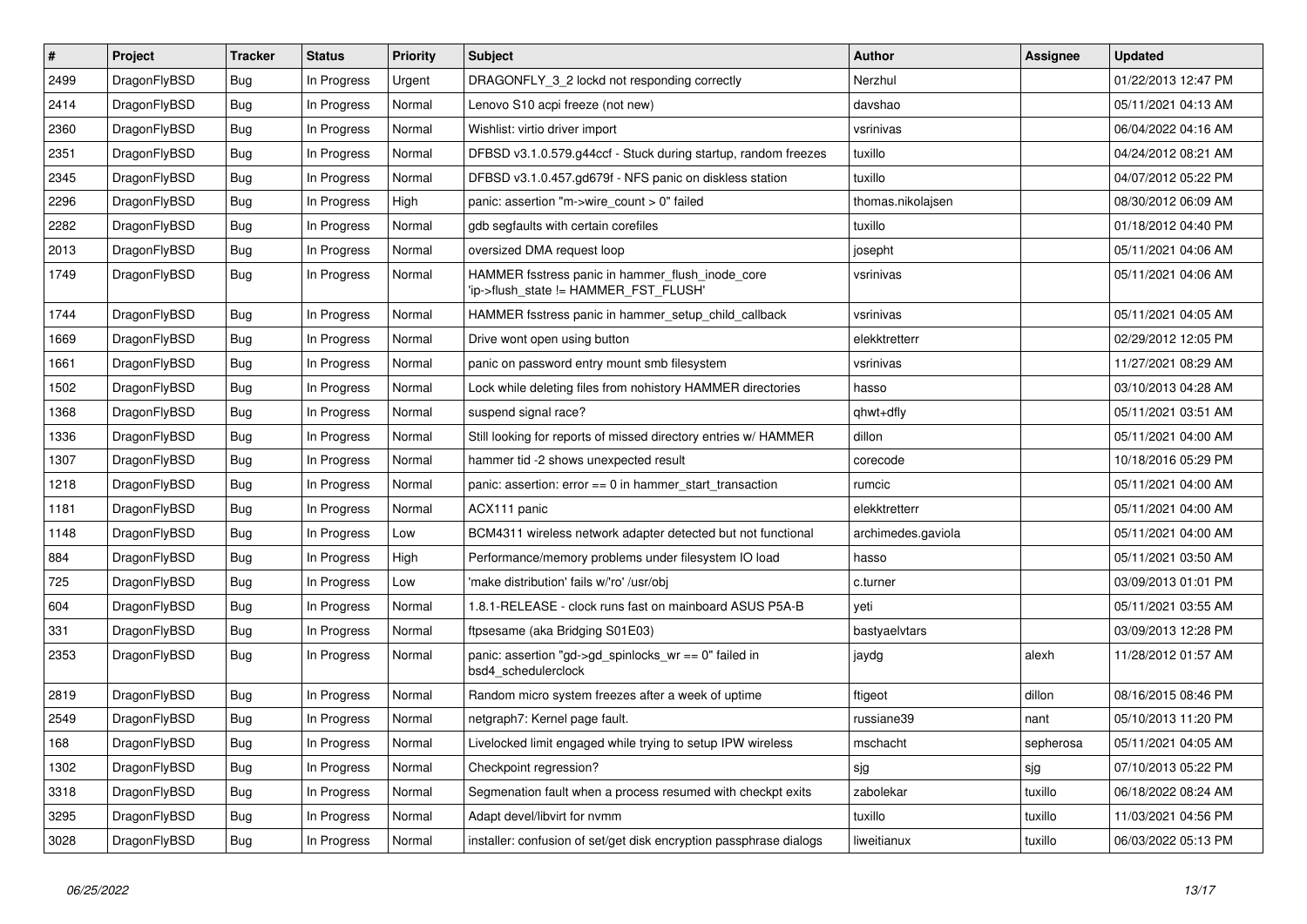| $\#$ | Project      | <b>Tracker</b> | <b>Status</b> | <b>Priority</b> | <b>Subject</b>                                                                                                     | Author           | Assignee | <b>Updated</b>      |
|------|--------------|----------------|---------------|-----------------|--------------------------------------------------------------------------------------------------------------------|------------------|----------|---------------------|
| 2358 | DragonFlyBSD | <b>Bug</b>     | In Progress   | Normal          | DFBSD v3.0.2.32.g928ca - panic: hammer: insufficient undo FIFO<br>space!                                           | tuxillo          | tuxillo  | 05/10/2021 02:50 AM |
| 1921 | DragonFlyBSD | <b>Bug</b>     | In Progress   | Normal          | we miss mlockall                                                                                                   | alexh            | tuxillo  | 06/18/2022 04:08 AM |
| 1819 | DragonFlyBSD | <b>Bug</b>     | In Progress   | Low             | truss - Major revamping task list                                                                                  | tuxillo          | tuxillo  | 11/27/2021 08:45 AM |
| 1584 | DragonFlyBSD | <b>Bug</b>     | In Progress   | Normal          | can't use ssh from jail: debug1: read_passphrase: can't open<br>/dev/tty: Device busy                              | corecode         | tuxillo  | 05/11/2021 03:53 AM |
| 1583 | DragonFlyBSD | Bug            | In Progress   | Normal          | panic: assertion: cursor->trans->sync_lock_refs > 0 in<br>hammer_recover_cursor                                    | corecode         | tuxillo  | 05/11/2021 03:53 AM |
| 1547 | DragonFlyBSD | Bug            | In Progress   | Normal          | disklabel64 automatic sizing                                                                                       | corecode         | tuxillo  | 05/11/2021 03:52 AM |
| 1528 | DragonFlyBSD | Bug            | In Progress   | Normal          | ktrace does not show proper return values for pipe(2)                                                              | corecode         | tuxillo  | 05/11/2021 03:52 AM |
| 1475 | DragonFlyBSD | <b>Bug</b>     | In Progress   | Normal          | kernel blocks with low memory and syscons setting a high res mode<br>/ scrollback                                  | corecode         | tuxillo  | 05/11/2021 03:52 AM |
| 1469 | DragonFlyBSD | Bug            | In Progress   | Normal          | Hammer history security concern                                                                                    | corecode         | tuxillo  | 05/11/2021 03:52 AM |
| 1390 | DragonFlyBSD | Bug            | In Progress   | Normal          | Use id_t type for {get,set}priority()                                                                              | Anonymous        | tuxillo  | 07/05/2019 02:18 AM |
| 1030 | DragonFlyBSD | Bug            | In Progress   | Normal          | msdosfs umount panic                                                                                               | corecode         | tuxillo  | 05/11/2021 03:51 AM |
| 998  | DragonFlyBSD | Bug            | In Progress   | Normal          | Unconfiguring a vn while it is mounted                                                                             | rumcic           | tuxillo  | 05/11/2021 04:00 AM |
| 781  | DragonFlyBSD | Bug            | In Progress   | Normal          | fdisk uses wrong geometry on usb flash drives                                                                      | corecode         | tuxillo  | 05/11/2021 03:50 AM |
| 742  | DragonFlyBSD | Bug            | In Progress   | Normal          | umount problems with multiple mounts                                                                               | corecode         | tuxillo  | 06/25/2022 04:02 AM |
| 3089 | DragonFlyBSD | Bug            | In Progress   | Normal          | vtnet(4) - disable TCP checksum offload by default                                                                 | jlane            | vadaszi  | 05/11/2021 04:14 AM |
| 2391 | DragonFlyBSD | Bug            | In Progress   | Normal          | System lock with ahci and acpi enabled on ATI RS690 chipset with<br>SMB600 sata controller                         | jorisgio         | vadaszi  | 06/03/2015 03:51 PM |
| 1398 | DragonFlyBSD | Submit         | In Progress   | Normal          | hdestroy(3) restricts hash key to point to malloc'ed space                                                         | Anonymous        |          | 08/20/2021 04:06 PM |
| 3031 | DragonFlyBSD | Submit         | In Progress   | Normal          | Update drm/radeon to Linux 4.7.10 as much as possible                                                              | davshao          | ftigeot  | 08/19/2021 12:33 PM |
| 3160 | DragonFlyBSD | Submit         | In Progress   | Normal          | State the implementation difference in pkill/pgrep manual                                                          | sevan            | tuxillo  | 06/03/2022 05:15 PM |
| 3145 | DragonFlyBSD | Submit         | In Progress   | Normal          | Update libelf to FreeBSD 12 current and build as base library usable<br>by ports                                   | davshao          | tuxillo  | 08/20/2021 03:58 PM |
| 1700 | DragonFlyBSD | Submit         | In Progress   | Normal          | skip boot2 menu on <enter></enter>                                                                                 | Johannes.Hofmann | tuxillo  | 05/15/2022 08:35 AM |
| 3152 | DragonFlyBSD | Bug            | Feedback      | Normal          | Console's size in ttyv0 and single user mode is sticking to 80x25,<br>while ttyv1 can make use of the whole screen | overtime         |          | 02/24/2019 01:08 AM |
| 2958 | DragonFlyBSD | Bug            | Feedback      | Normal          | Hammer FS dies during pruning after massive write load                                                             | neilb            |          | 10/11/2016 04:20 AM |
| 2957 | DragonFlyBSD | <b>Bug</b>     | Feedback      | Normal          | swapoff -a followed by swapon -a doesn't give your swap back                                                       | neilb            |          | 10/09/2016 04:17 AM |
| 2644 | DragonFlyBSD | <b>Bug</b>     | Feedback      | Normal          | 3.6.0-REL trap 9 on boot                                                                                           | memmerto         |          | 11/27/2021 08:08 AM |
| 2638 | DragonFlyBSD | <b>Bug</b>     | Feedback      | High            | Fix machdep.pmap_mmu_optimize                                                                                      | tuxillo          |          | 05/11/2021 04:07 AM |
| 2636 | DragonFlyBSD | <b>Bug</b>     | Feedback      | Low             | Add -x flag to iostat (a la solaris)                                                                               | tuxillo          |          | 05/11/2021 04:07 AM |
| 2617 | DragonFlyBSD | <b>Bug</b>     | Feedback      | Normal          | Possible issue with wireless mouse on 3.6 release                                                                  | FilippoMo        |          | 01/14/2015 03:42 PM |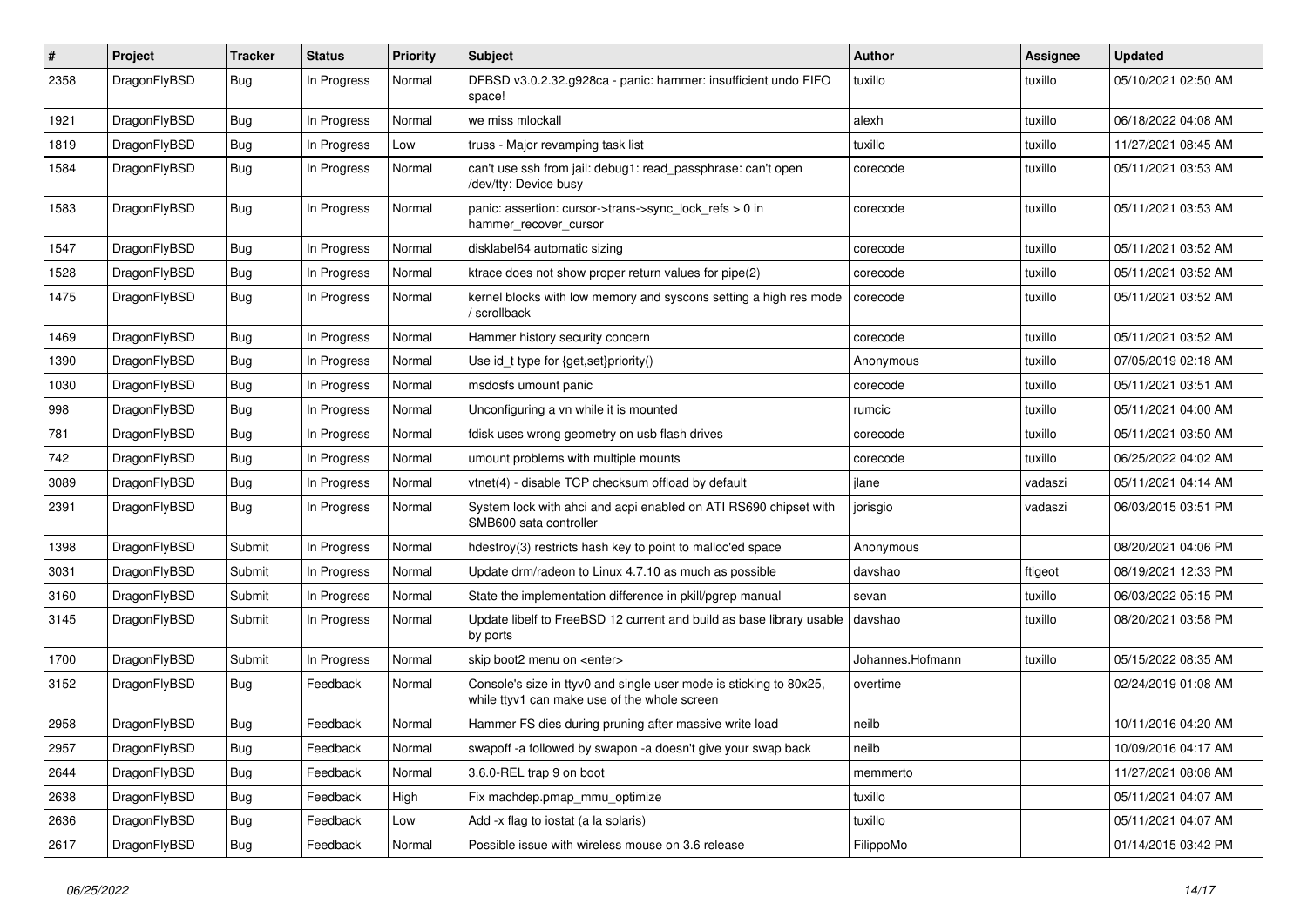| $\pmb{\#}$ | Project      | <b>Tracker</b> | <b>Status</b> | <b>Priority</b> | <b>Subject</b>                                                                                  | <b>Author</b>    | Assignee | <b>Updated</b>      |
|------------|--------------|----------------|---------------|-----------------|-------------------------------------------------------------------------------------------------|------------------|----------|---------------------|
| 2556       | DragonFlyBSD | <b>Bug</b>     | Feedback      | Normal          | DragonFly v3.5.0.81.gd3479 - Process signal weirdness                                           | tuxillo          |          | 12/17/2013 03:48 PM |
| 2459       | DragonFlyBSD | Bug            | Feedback      | Normal          | apic problems with HP Probook 4510s                                                             | thowe            |          | 11/27/2021 08:22 AM |
| 2396       | DragonFlyBSD | Bug            | Feedback      | High            | Latest 3.1 development version core dumps while destroying master<br><b>PFS</b>                 | sgeorge          |          | 01/23/2013 04:10 PM |
| 2347       | DragonFlyBSD | Bug            | Feedback      | High            | Hammer PFSes destroy does not give back full space allocated to<br><b>PFS</b>                   | sgeorge          |          | 07/19/2012 01:11 AM |
| 2288       | DragonFlyBSD | Bug            | Feedback      | Normal          | Random IO performance loss introduced since January 1st                                         | lentferj         |          | 01/23/2013 04:21 PM |
| 2090       | DragonFlyBSD | <b>Bug</b>     | Feedback      | Normal          | snd hda does not support headphone automute                                                     | justin           |          | 03/29/2012 08:03 PM |
| 2081       | DragonFlyBSD | <b>Bug</b>     | Feedback      | Normal          | Panic on device "detach" / "failure"                                                            | vsrinivas        |          | 02/29/2012 07:11 AM |
| 1860       | DragonFlyBSD | Bug            | Feedback      | Normal          | Panic while creating UFS fs on vn(4) for initrd                                                 | matthias         |          | 02/29/2012 07:16 AM |
| 1824       | DragonFlyBSD | <b>Bug</b>     | Feedback      | Normal          | kernel panic, x86, 2.7.3.859.ge5104                                                             | akirchhoff135014 |          | 03/10/2013 07:49 AM |
| 1745       | DragonFlyBSD | Bug            | Feedback      | Normal          | kmalloc panic                                                                                   | josepht          |          | 05/11/2021 04:05 AM |
| 1727       | DragonFlyBSD | <b>Bug</b>     | Feedback      | Normal          | CD boot panic (2.6.1) (usb?)                                                                    | kiril            |          | 05/15/2022 05:10 AM |
| 1718       | DragonFlyBSD | <b>Bug</b>     | Feedback      | Normal          | IDE disk drive not detected by x86_64 2.6.1 Live CD                                             | bcox             |          | 11/27/2021 08:25 AM |
| 1717       | DragonFlyBSD | Bug            | Feedback      | Normal          | HAMMER panic in hammer_cursor_down()                                                            | josepht1         |          | 05/11/2021 04:05 AM |
| 1672       | DragonFlyBSD | <b>Bug</b>     | Feedback      | Normal          | panic (trap 12) around btree_search() in 2.4.1-RELEASE                                          | floid            |          | 01/19/2015 03:36 AM |
| 1668       | DragonFlyBSD | <b>Bug</b>     | Feedback      | Normal          | Power button not working                                                                        | elekktretterr    |          | 03/10/2013 06:22 AM |
| 1618       | DragonFlyBSD | <b>Bug</b>     | Feedback      | Normal          | collision for 'struct pmap' when using RPC and <sys user.h=""></sys>                            | carenas          |          | 05/11/2021 04:05 AM |
| 1613       | DragonFlyBSD | <b>Bug</b>     | Feedback      | Normal          | USB Keyboard not working on master                                                              | elekktretterr    |          | 05/11/2021 04:05 AM |
| 1592       | DragonFlyBSD | Bug            | Feedback      | Normal          | AcpiOSUnmapMemory: Warning, deallocation did not track<br>allocation.                           | eocallaghan      |          | 06/02/2014 07:45 AM |
| 1591       | DragonFlyBSD | Bug            | Feedback      | Normal          | Lenovo X301 hangs with AHCI Driver CMD TIMEOUT<br>STS=d0 <bsy></bsy>                            | eocallaghan      |          | 05/11/2021 04:05 AM |
| 1580       | DragonFlyBSD | Bug            | Feedback      | Normal          | Panic (Fatal trap 12: page fault while in kernel mode) while playing<br>with pf and netif names | rumcic           |          | 12/21/2018 01:21 AM |
| 1577       | DragonFlyBSD | Bug            | Feedback      | Normal          | panic: assertion: leaf->base.obj_id == ip->obj_id in<br>hammer_ip_delete_range                  | qhwt+dfly        |          | 05/11/2021 04:01 AM |
| 1563       | DragonFlyBSD | Bug            | Feedback      | Normal          | reset(1) doesn't reset terminal to the defaults                                                 | hasso            |          | 03/10/2013 04:17 AM |
| 1560       | DragonFlyBSD | <b>Bug</b>     | Feedback      | Normal          | Unable to modify partition table on ThinkPad T61p during install                                | rehsack          |          | 01/15/2015 08:57 AM |
| 1521       | DragonFlyBSD | Bug            | Feedback      | Normal          | amd64 2.4 livecd won't mount root at boot                                                       | bolapara         |          | 01/28/2018 03:45 AM |
| 1489       | DragonFlyBSD | Bug            | Feedback      | Normal          | panic: ufs_dirbad: bad dir                                                                      | rumcic           |          | 03/10/2013 04:34 AM |
| 1486       | DragonFlyBSD | <b>Bug</b>     | Feedback      | Normal          | Interrupt storm related to SATA DVD device                                                      | hasso            |          | 05/11/2021 04:01 AM |
| 1481       | DragonFlyBSD | <b>Bug</b>     | Feedback      | Normal          | panic: assertion: kva p(buf) in soopt from kbuf (after ipfw pipe<br>show, 2.2.1-R)              | combiner         |          | 05/11/2021 04:01 AM |
| 1456       | DragonFlyBSD | <b>Bug</b>     | Feedback      | Normal          | Microsoft wireless desktop problems                                                             | elekktretterr    |          | 01/15/2015 08:34 AM |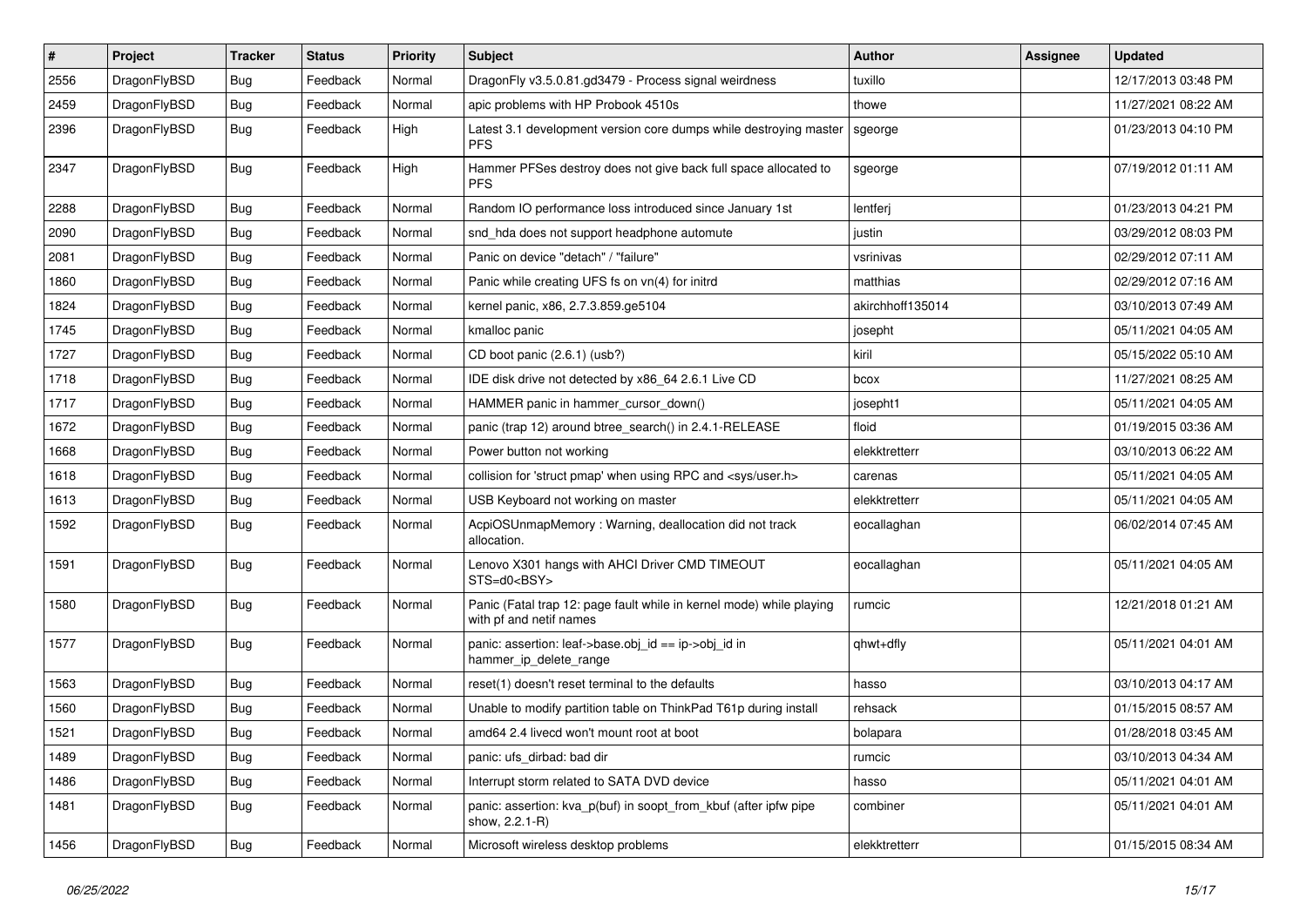| #    | Project      | <b>Tracker</b> | <b>Status</b> | <b>Priority</b> | <b>Subject</b>                                                                                                                                            | Author            | <b>Assignee</b> | <b>Updated</b>      |
|------|--------------|----------------|---------------|-----------------|-----------------------------------------------------------------------------------------------------------------------------------------------------------|-------------------|-----------------|---------------------|
| 1454 | DragonFlyBSD | Bug            | Feedback      | Normal          | Unable to boot from external USB DVD drive                                                                                                                | elekktretterr     |                 | 05/11/2021 04:01 AM |
| 1448 | DragonFlyBSD | <b>Bug</b>     | Feedback      | Normal          | panic: assertion: _tp->tt_msg->tt_cpuid == mycpuid in<br>tcp_callout_active tcp_output tcp_usr_send netmsg_pru_send<br>netmsg_service tcpmsg_service_loop | dillon            |                 | 05/11/2021 04:00 AM |
| 1429 | DragonFlyBSD | Bug            | Feedback      | Normal          | vkernel bug - "mfree: m->m_nextpkt != NULL"                                                                                                               | dillon            |                 | 05/11/2021 04:00 AM |
| 1387 | DragonFlyBSD | <b>Bug</b>     | Feedback      | Normal          | zero-size malloc and ps: kvm_getprocs: Bad address                                                                                                        | qhwt+dfly         |                 | 05/11/2021 04:00 AM |
| 1332 | DragonFlyBSD | Bug            | Feedback      | Normal          | DFBSD 2.2 - Booting usbcdrom/usbsticks on thinkpad hangs on<br>"BTX Halted"                                                                               | tuxillo           |                 | 05/11/2021 04:00 AM |
| 1330 | DragonFlyBSD | Bug            | Feedback      | Normal          | Hammer, usb disk, SYNCHRONIZE CACHE failure                                                                                                               | josepht           |                 | 06/02/2014 04:56 AM |
| 1282 | DragonFlyBSD | Bug            | Feedback      | Normal          | panic (trap 12) when booting SMP kernel on Atom 330 (dual core)                                                                                           | tomaz.borstnar    |                 | 05/11/2021 04:00 AM |
| 1250 | DragonFlyBSD | <b>Bug</b>     | Feedback      | Normal          | Panic upon plugging an USB flash drive into the machine                                                                                                   | rumcic            |                 | 03/10/2013 05:17 AM |
| 1249 | DragonFlyBSD | <b>Bug</b>     | Feedback      | Normal          | panic: ffs_vfree: freeing free inode                                                                                                                      | rumcic            |                 | 03/10/2013 05:13 AM |
| 1144 | DragonFlyBSD | Bug            | Feedback      | Normal          | Incorrect clock under KVM                                                                                                                                 | msylvan           |                 | 03/09/2013 01:17 PM |
| 1101 | DragonFlyBSD | Bug            | Feedback      | Normal          | ohci related panic                                                                                                                                        | polachok          |                 | 05/11/2021 04:00 AM |
| 979  | DragonFlyBSD | Bug            | Feedback      | Normal          | Failure-prone USB mass storage (SB600? msdosfs? CAM?)                                                                                                     | floid             |                 | 01/15/2015 08:38 AM |
| 846  | DragonFlyBSD | Bug            | Feedback      | Normal          | USB bugs:usb mouse can't used!                                                                                                                            | frankning         |                 | 01/15/2015 08:36 AM |
| 806  | DragonFlyBSD | <b>Bug</b>     | Feedback      | Normal          | boot error on MacBook                                                                                                                                     | tralamazza        |                 | 06/04/2022 05:28 AM |
| 570  | DragonFlyBSD | Bug            | Feedback      | Normal          | 1.8.x: ACPI problems                                                                                                                                      | qhwt+dfly         |                 | 06/02/2014 03:45 AM |
| 285  | DragonFlyBSD | Bug            | Feedback      | Low             | interrupt latency with re without ip address configured                                                                                                   | thomas.nikolajsen |                 | 02/20/2014 10:30 AM |
| 243  | DragonFlyBSD | Bug            | Feedback      | Normal          | weird behavior in the shell                                                                                                                               | swildner          |                 | 05/31/2022 02:51 PM |
| 2100 | DragonFlyBSD | <b>Bug</b>     | Feedback      | Normal          | devfs related panic                                                                                                                                       | sepherosa         | alexh           | 07/10/2011 02:29 PM |
| 1127 | DragonFlyBSD | Bug            | Feedback      | Low             | cdrom drive not detected                                                                                                                                  | tgr               | corecode        | 01/15/2015 08:55 AM |
| 2037 | DragonFlyBSD | Bug            | Feedback      | Normal          | Panic Bad link elm while building packages                                                                                                                | ftigeot           | dillon          | 04/21/2011 07:20 AM |
| 1831 | DragonFlyBSD | <b>Bug</b>     | Feedback      | High            | HAMMER "malloc limit exceeded" panic                                                                                                                      | eocallaghan       | dillon          | 06/04/2022 04:38 AM |
| 1411 | DragonFlyBSD | Bug            | Feedback      | Normal          | Burning doesn't work with ahci(4)                                                                                                                         | hasso             | dillon          | 05/11/2021 04:00 AM |
| 1593 | DragonFlyBSD | <b>Bug</b>     | Feedback      | Normal          | panic: assertion: ccb == ap->ap_err_ccb in ahci_put_err_ccb                                                                                               | ftigeot           | ftigeot         | 05/15/2022 05:09 AM |
| 385  | DragonFlyBSD | Bug            | Feedback      | Low             | Mail archive address removal                                                                                                                              | justin            | justin          | 03/09/2013 11:24 AM |
| 3205 | DragonFlyBSD | Bug            | Feedback      | High            | Go compiler net test failing                                                                                                                              | dfbsd             | tuxillo         | 05/10/2021 02:45 AM |
| 1587 | DragonFlyBSD | Bug            | Feedback      | Normal          | can't gdb across fork                                                                                                                                     | corecode          | tuxillo         | 05/11/2021 03:54 AM |
| 1579 | DragonFlyBSD | <b>Bug</b>     | Feedback      | Normal          | dfly 2.4.1 does not like HP DL360G4p and Smart Array 6400 with<br>MSA20                                                                                   | tomaz.borstnar    | tuxillo         | 06/02/2014 02:44 PM |
| 1428 | DragonFlyBSD | <b>Bug</b>     | Feedback      | Low             | POSIX.1e implementation is too old                                                                                                                        | hasso             | tuxillo         | 05/11/2021 04:00 AM |
| 1397 | DragonFlyBSD | <b>Bug</b>     | Feedback      | Normal          | jobs -I output inconsistency when called from script                                                                                                      | Anonymous         | tuxillo         | 05/15/2022 05:07 AM |
| 1287 | DragonFlyBSD | <b>Bug</b>     | Feedback      | Normal          | altg configuration doesn't work                                                                                                                           | corecode          | tuxillo         | 05/11/2021 03:51 AM |